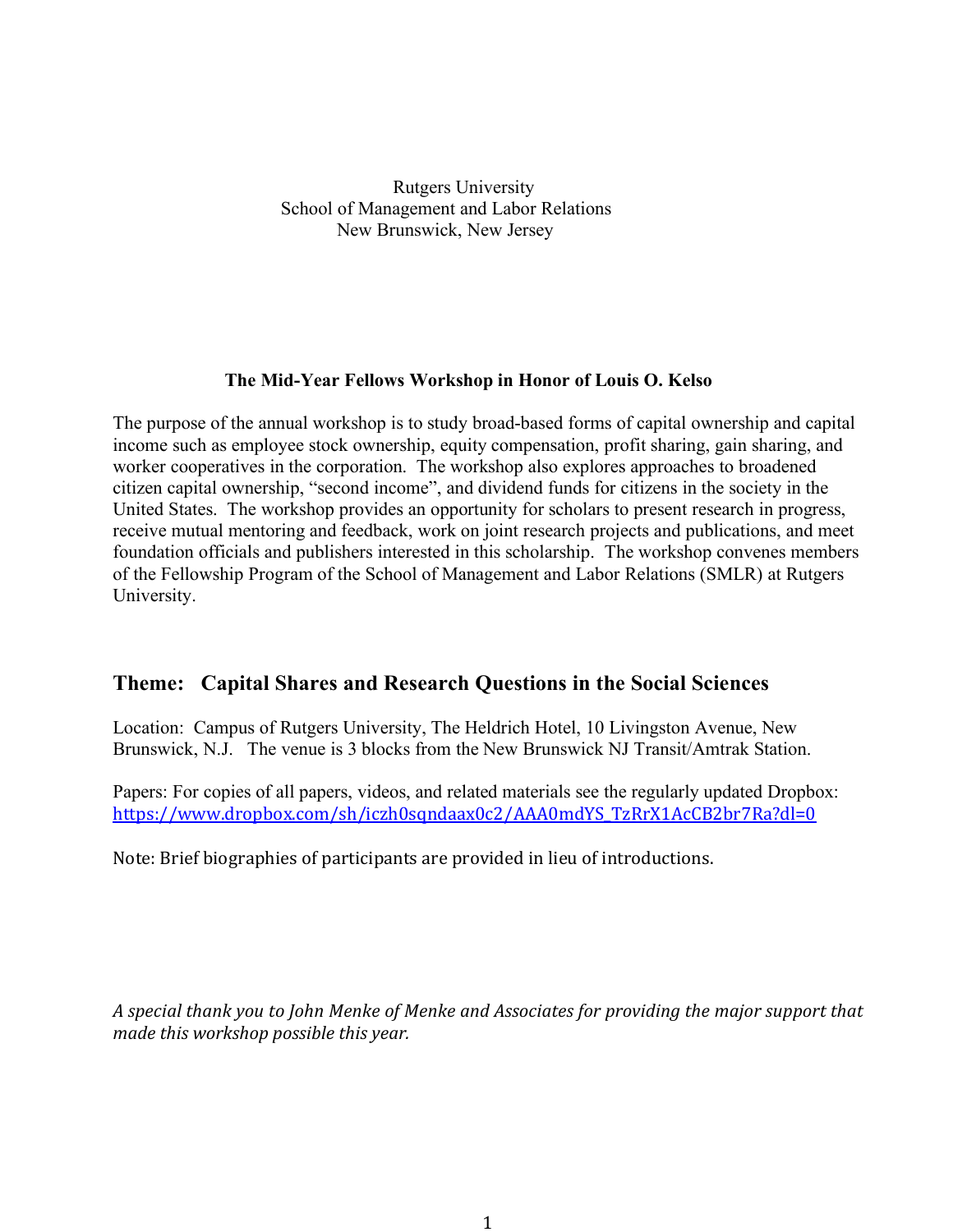# **ONR PAGE BRIEF OVERVIEW OF THE CONFERENCE**

### **Sunday, January 14, 2018**

**4:00 p.m. - 6:00 p.m. Welcome Reception,** Christopher's Lounge, 1st floor **6:00 p.m. - 7:00 p.m. Dinner,** Christopher's Restaurant, 1st floor, The Heldrich Hotel **7:00 p.m. – 8:00 p.m. Sunday Keynote Address:** *The Potential for Capital Shares in Private Equity Portfolio Companies,* Amphitheatre, 2nd floor

# **8:00 p.m. – 8:15 p.m. Break**

**8:15 p.m. - 9:15 p.m. In-Depth Case Study:** *Case Study of Up and Go, A Worker-Owned Internet Platform Coop: Operational and Financing Challenges,* Amphitheatre, 2nd floor

# **Monday, January 15, 2018**

**8:00 a. m. – 10:00 a.m. Research Papers.** *Inaugural Issue of the Journal of Participation and Employee Ownership,* Amphitheatre, 2nd floor

**10:00 a.m. - 10:30 a.m. Break**

**10:30 a.m. -12:30 p.m. Case Studies,** *Case Studies and Research: Firms with Employee Stock Ownership Plans (ESOPs) ,*Amphitheatre, 2nd floor

**12:30 p.m. -1:30 p.m. Lunch and Luncheon Theme Tables,** Christopher's Restaurant, 1st floor **1:30 p. m. – 3:00 pm Three Parallel Sessions**

**Meeting 1 – Research Papers,** *Studies of Employee Shares, ,* Kelly Room, 2nd floor

**Meeting 2 – Research Papers,** *Studies of Worker Cooperatives,* Amphitheatre, 2nd floor

**Meeting 3 – Panel,** *National/State/City Employee Ownership Initiatives,* Dickson Room, 2nd floor

**3:00 p.m. – 3:30 p.m. Break**

**3:30 p.m. -5:30 p.m. Panel,** *Inauguration of the Bill and Connie Nobles Fellowship on Questioning Corporate Hierarchy,* Amphitheatre, 2nd floor

**5:30 p.m. – 6:30 p.m. Three Parallel Sessions**

**Meeting 1 –Meetings,** *Mentoring Meetings With Emerging Researchers,* Amphitheatre, 2nd floor **Meeting 2 – Training,** *How To Do Company Case Studies,* Kelly Room, 2nd floor

**Meeting 3 – Economic Modeling Workshop,** *Using Economic Models to Make Your Social Science Study Go Further,* Dickson Room, 2nd floor (closed)

**6:30 p.m. – 8:00 p.m. Dinner**, Christopher's Restaurant, 1st floor

**Tuesday, January 16, 2018**

**7:00 a.m. – 8:00 a.m. Breakfast,** Christopher's Restaurant, 1st floor

**8:00 a.m. -9:30 a.m. Panel,** *Local, State, and Federal Policy on Employee Share Ownership: Research Papers and Panel,* Amphitheatre, 2nd floor

**9:30 a.m. – 9:45 a.m. Brief Break**

**9:45 a.m. – 10:30 a.m. Morning Keynote,** *Employee Ownership in Private Companies* Amphitheatre, 2nd floor

**11:00 p.m.-12:00 p.m. – Three Parallel Sessions**

**Meeting 1 -- Research Papers,** *Research on Employee Ownership,* Dickson Room, 2nd floor

**Meeting 2 – Research Papers,** *Research on Worker Cooperatives,* Amphitheatre, 2nd floor

**Meeting 3 -- Theory Session,** *Louis Kelso's The Economic Theory,* Kelly Room, 2nd floor

**12:30 p.m. -1:30 p.m. Lunch and Luncheon Theme Tables,** Christopher's Restaurant, 1st floor

**1:00 p. m. -2:00 p.m. Afternoon Keynote,** *Internet Platforms for Worker-Owned Firms: Platform Cooperatives and Internet ESOPs?* Amphitheatre, 2nd floor

**2:00 p. m. -2:30 Break**

**2:30-4:00 pm. Three Parallel Meetings**

**Meeting 1 – Panel,** *Unions and Employee Ownership,* Amphitheatre, 2nd floor

**Meeting 2 – Panel,** *Worker Cooperatives in Business Transitions***,** Dickson Rom, 2nd floor

**Meeting 3 -- Research Papers,** *Recent Employee Ownership Research,* Kelly Room, 2nd Floor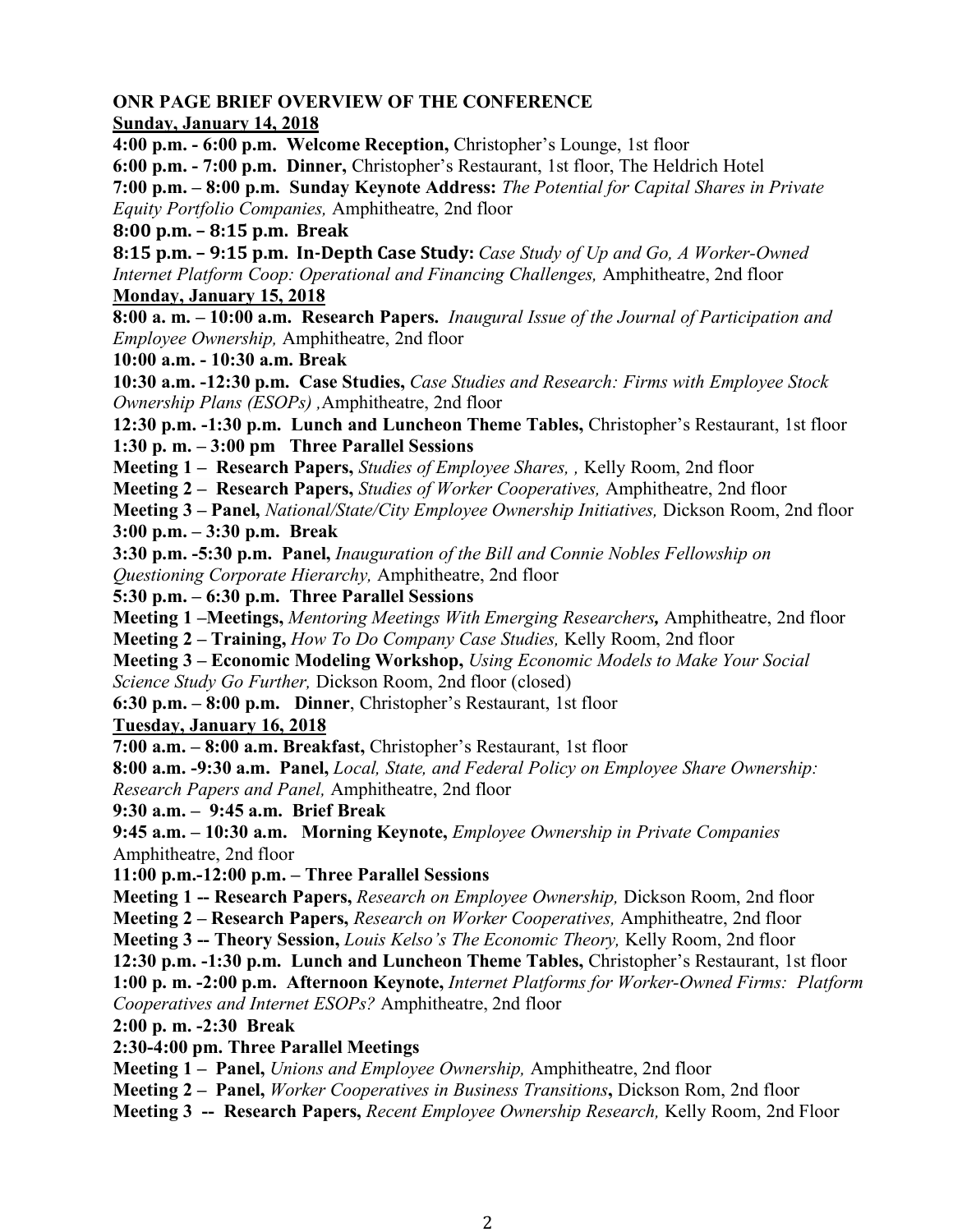### **Sunday, January 14, 2018**

#### **4:00 p.m. - 6:00 p.m. Welcome Reception**

Location: Christopher's Lounge, first floor, The Heldrich Hotel

#### **6:00 p.m. - 7:00 p.m. Dinner**

Location: Christopher's Restaurant, first floor, The Heldrich Hotel

*Welcome*, 5 minutes

**Joseph Blasi**, Director, Fellowship Program and J. Robert Beyster Distinguished Professor, Rutgers University School of Management and Labor Relations and Rutgers Business School; Senior Fellow, The Aspen Institute; Research Associate, National Bureau for Economic Research; Doctorate in education, Harvard University

**Douglas Kruse**, Associate Director, Fellowship Program and J. Robert Beyster Faculty Fellow; Distinguished Professor and Associate Dean, Rutgers University School of Management and Labor Relations; Research Associate, National Bureau for Economic Research; Former senior economist, White House Council of Economic Advisors; Doctorate in economics, Harvard University

**Bill Castellano**, Executive Director, New Jersey/New York Center for Employee Ownership; Department Chair, Human Resource Management, Rutgers University School of Management and Labor Relations; Doctorate in industrial relations and human resources, Rutgers University, School of Management and Labor Relations

**Adrienne Eaton**, Dean and Professor of Labor Studies and Employment Relations, Rutgers University School of Management and Labor Relations; Doctorate in industrial relations, University of Wisconsin at Madison

*Moment of Silence to Honor Prof. J. Vanek, Cornell University* **Derek Jones**, Hamilton College, 5 minutes

See: http://www.legacy.com/obituaries/theithacajournal/obituary.aspx?pid=187264502

**7:00 p.m. – 8:00 p.m. First Session - Sunday Keynote Address**  Location: Amphitheatre, second floor

*The Potential for Broad Based Employee Ownership in Private Equity Transactions*

Chair: **Adrienne Eaton**, Dean, Rutgers University School of Management and Labor Relations

**Keynote Speaker: Pete Stavros**, Head of the Industrials Investment Team and Member of the Investment Committee, KKR Private Equity (Americas), 45 minutes with video

See: http://www.kkr.com/our-firm/leadership/pete-stavros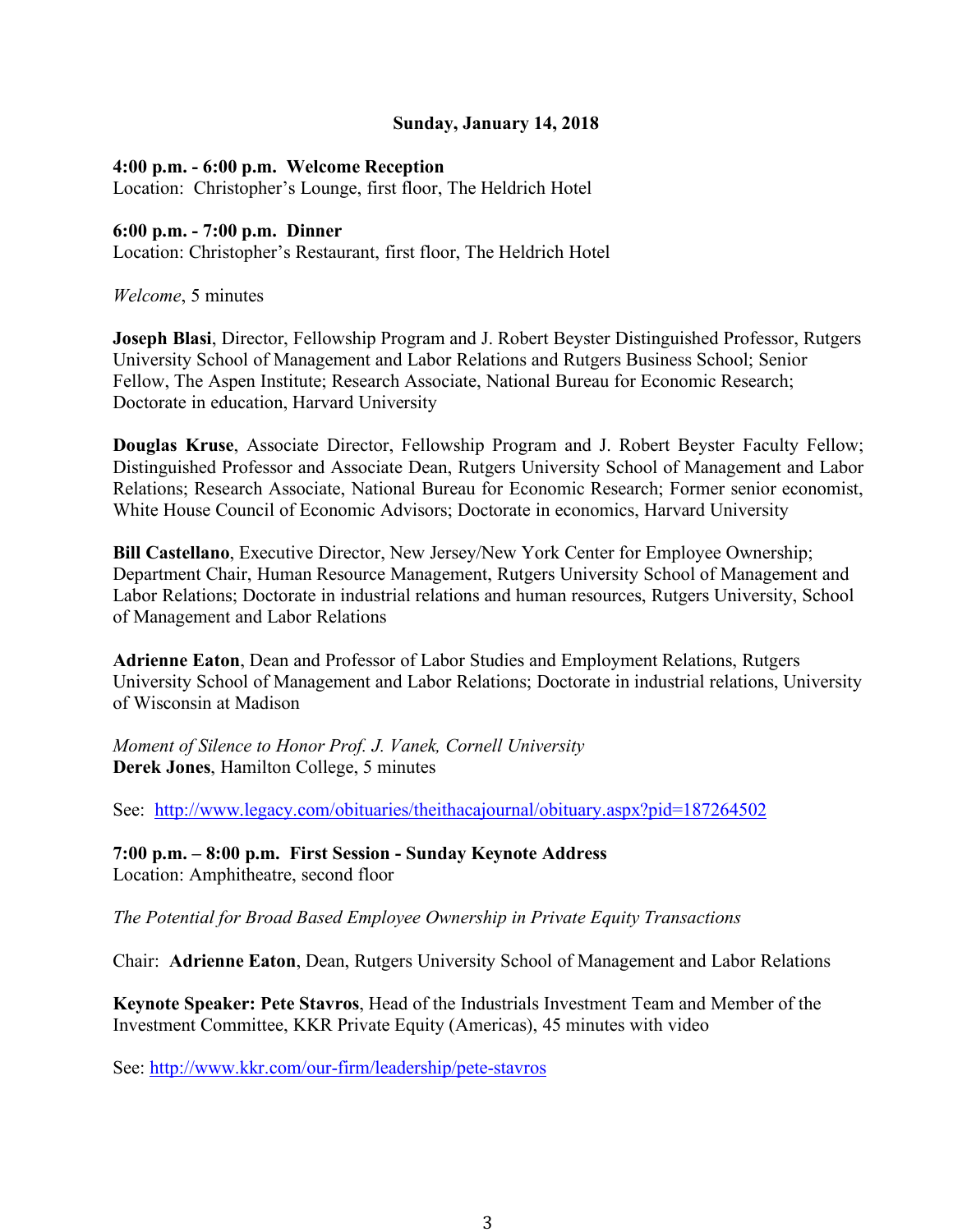Discussants:

**Paige Ouimet**, Senior Fellow and J. Robert Beyster Fellow, Rutgers University School of Management and Labor Relations; Associate Professor, Finance, Kenan-Flagler Business School, University of North Carolina at Chapel Hill; Doctorate in finance, Ross School of Business, University of Michigan, 5 minutes

**Erik Olsen**, Robert W. Edwards Fellowship for Advanced Study of Employee Stock Ownership, Joseph Cabral Distinguished Scholar and Fellow, and Louis O. Kelso Fellow, Rutgers University School of Management and Labor Relations; Associate Professor, Economics, University of Missouri at Kansas City; Doctorate in economics, University of Massachusetts at Amherst, 5 minutes

**8:00 p.m. – 8:15 p.m. Break**

# **8:15 p.m. – 9:15 p.m. Second Session – In-Depth Case Study**

Location: Location: Amphitheatre, second floor

Co-Chairs: **Glenda Gracia Rivera**, W. K. Kellogg Foundation Fellow and Research Coordinator, Rutgers-Kellogg Study on Employee Ownership and Modest Income Workers and Associate Director, Center for Women and Work (CWW), Rutgers University School of Management and Labor Relations; MA, Seton Hall University, public administration

**Trebor Scholz**, Faculty Fellow and Mentor, Rutgers University School of Management and Labor Relations; Associate Professor of Culture and Media, School for Liberal Arts, Eugene Lang College, The New School; Doctorate in media theory, University of Plymouth

# *Case Study of Up and Go, A Worker-Owned Internet Platform Coop: Operational and Financing Challenges*

**Maru Bautista**, Director, Cooperative Development Program, Center for Family Life; Board member, U.S. Federation of Worker Cooperatives and Democracy at Work Institute, 30 minutes

See: https://www.upandgo.coop/

**Discussants: Terri Boyer, Louis O. Kelso Fellow and W. K. Kellogg Foundation Fellow,** Rutgers University School of Management and Labor Relations; Founding Director, Anne Welsh McNulty Institute for Women's Leadership and Associate Professor, Education and Counseling, Villanova University; Doctorate in education, University of Alabama 5 minutes

**Daphne Berry**, W. K. Kellogg Foundation Fellow and J. Robert Beyster Fellow, Rutgers University School of Management and Labor Relations; Assistant Professor, Management, University of Hartford, Barney School of Business; Doctorate in management, University of Massachusetts at Amherst, 5 minutes

**John Menke**, Menke and Associates; LLB, Yale Law School, 5 minutes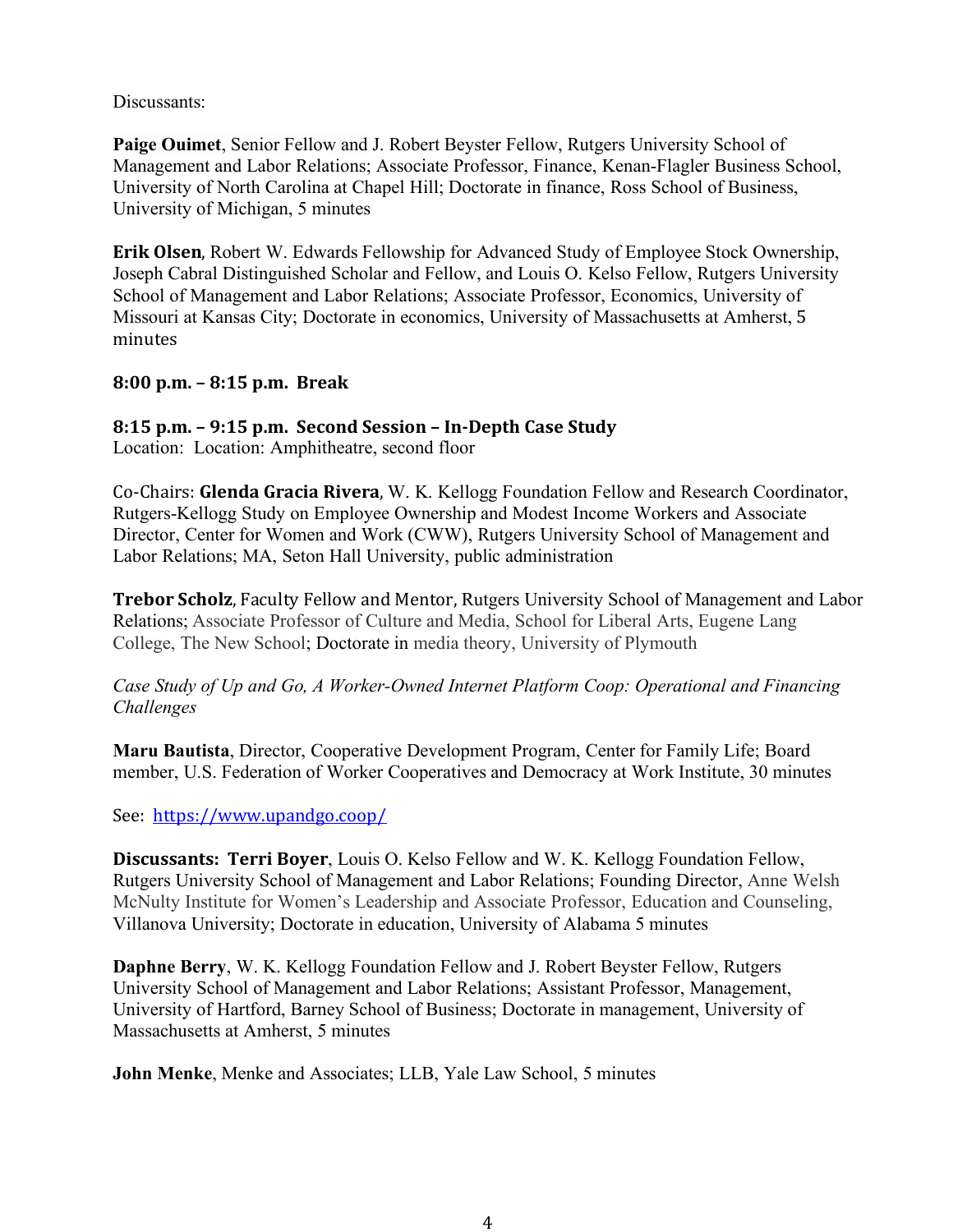### *Brief Research Updates:*

**John Guzek**, W.K. Kellogg Foundation Fellow, Rutgers University, School of Management and Labor Relations; Program Manager, Legacy Business Services, City of New York, Office of Mayor Bill DeBlasio; BA degree in economics, University of North Carolina at Chapel Hill, 1 minute

**Daphne Berry**, University of Hartford, 1 minute

**Terri Boyer**, Villanova University, 1 minute

# **Monday, January 15, 2018**

### **7:00 a. m. – 8:00 a.m. Breakfast**

Location: Christopher's Restaurant, first floor

# **8:00 a. m. – 10:00 a.m. Third Session – Research Papers**

Location: Location: Amphitheatre, second floor

*Inaugural Issue of the Journal of Participation and Employee Ownership*

Chair: **Takao Kato,** Editor, *Journal of Participation and Employee Ownership;* Faculty Mentor and Fellow, Rutgers University School of Management and Labor Relations; W.S. Shupf Professor of Far Eastern Studies and Professor of Economics, Colgate University; Doctorate in economics, Queens University

*Sixty Years of Research on Employee Ownership and Participation: An Assessment of the Empirical Literature*

**Derek Jones**, Editorial Advisory Board, *Journal of Participation and Employee Ownership;* Faculty Mentor and Fellow, Rutgers University School of Management and Labor Relations; Irma M. and Robert D. Morris Professor of Economics Hamilton College; Research Director, Economics, Mondragon Cooperative Academic Community, Mondragon University; Research Fellow, Davidson Institute, University of Michigan, Fellow, Center on Skills, Knowledge, and Organization (SKOPE), Oxford University; Doctorate in economics, Cornell University*,*20 minutes

#### *Having a Stake, Evidence for Broad-based Employee Stock Ownership/Profit Sharing*

**Joseph Blasi,** Associate Editor, *Journal of Participation and Employee Ownership;* Rutgers University School of Management and Labor Relations

**Douglas Kruse,** Associate Editor, *Journal of Participation and Employee Ownership;* Rutgers University School of Management and Labor Relations, 20 minutes

**Richard B. Freeman**, Editor, *Journal of Participation and Employee Ownership*; J. Robert Beyster Faculty Fellow and Mentor, Rutgers University School of Management and Labor Relations; Herbert Ascherman Chair, Harvard University, Economics; Research Associate, National Bureau for Economic Research; Doctorate in economics, Harvard University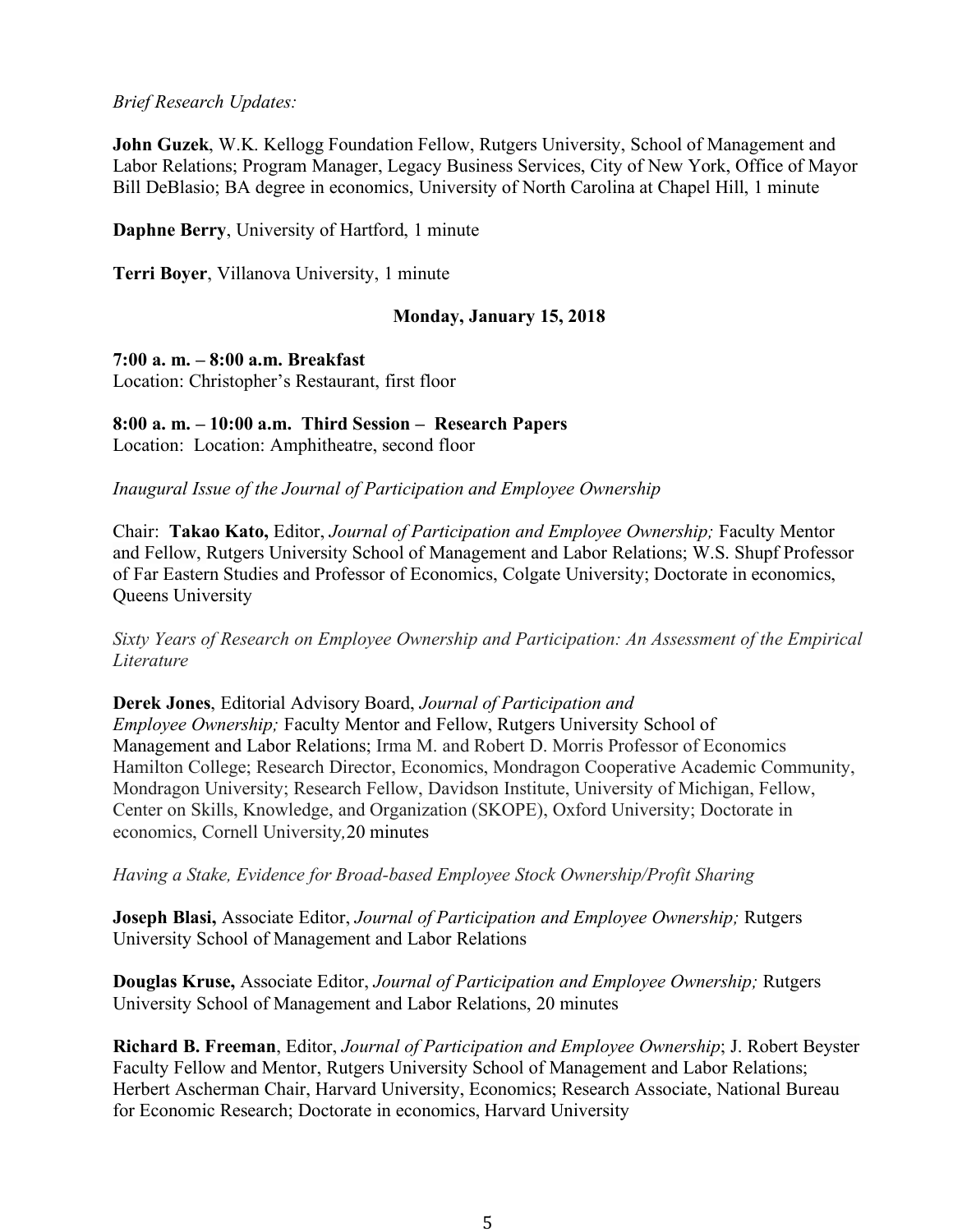*Employee Ownership When AI Robots Do the Work*

### **Richard B. Freeman,** Harvard University, 20 minutes

*Performance Pay and Enterprise Productivity: The Details Matter* 

**Takao Kato,** Colgate University, 20 minutes

Open questions and comments

**10:00 a.m. - 10:30 a.m. Break**

**10:30 a.m. -12:30 p.m. Fourth Session – ESOP Company Case Studies** Location: Amphitheatre, second floor

*Case Studies and Research: Firms with Employee Stock Ownership Plans (ESOPs)*

Co-Chairs:

**Bill Castellano**, Executive Director, Rutgers NJ/NY Center for Employee Ownership, Rutgers University School of Management and Labor Relations

**Jim Terez**, Associate Director, Rutgers NJ/NY Center for Employee Ownership, Teaching Instructor, Human Resource Management, Rutgers University School of Management and Labor Relations; MBA, New York University; MA, English, Rutgers University

Golden Artist Colors: **Mark Golden**, CEO, 20 minutes See: https://www.goldenpaints.com/

The Okonite Company: **Frank Giuliano**, General Counsel and Member of the Board , 20 minutes See: https://www.okonite.com/

Turtle & Hughes: **Jayne Millard**, CEO, 20 minutes See: http://turtle.com/

Sunhillo Corporation: **Dave Whitman**, President and CEO, 20 minutes See: https://www.sunhillo.com/

Discussants:

**Janet Boguslaw, W. K. Kellogg Foundation Fellow, Rutgers University School of Management** and Labor Relations; Lecturer, Senior Scientist, and Associate Director, Institute on Assets and Social Policy, Brandeis University, Heller School for Social Policy and Management; Doctorate in sociology, Boston College, 5 minutes

**Kyongji Han**, Louis O. Kelso, Rutgers University School of Management and Labor Relations; Assistant Professor, Hankamer School of Business, Baylor University; Doctorate in industrial relations and human resources, Rutgers University School of Management and Labor Relations, 5 minutes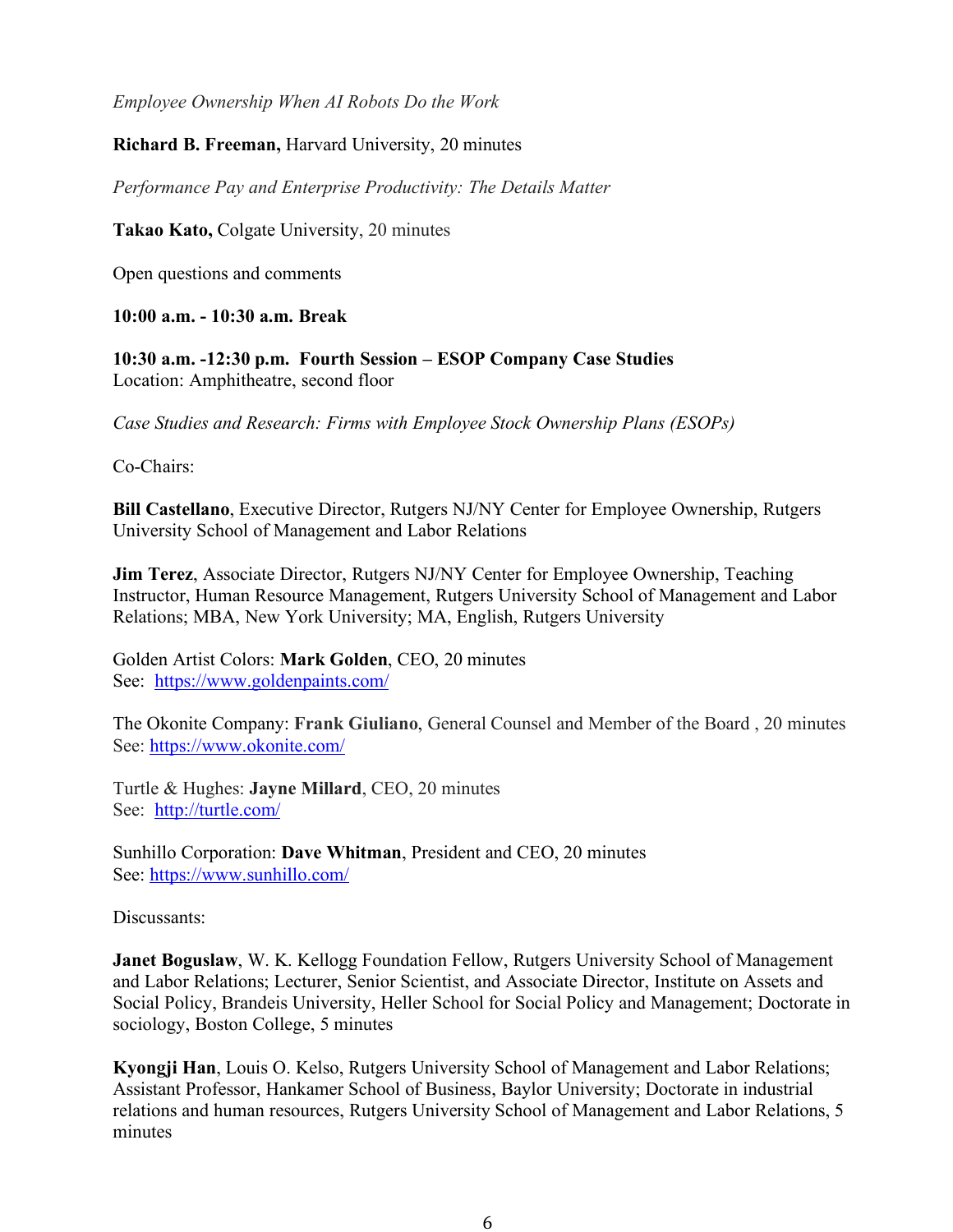**Lisa Schur**, W.K. Kellogg Foundation Fellow, Rutgers University School of Management and Labor Relations; Professor and Chair, Labor Studies and Employment Relations, Rutgers University School of Management and Labor Relations; J. D., Northeastern University School of Law; Doctorate in political science, University of California at Berkeley, 5 minutes

**Erik Olsen**, University of Missouri at Kansas City, 5 minutes

*Brief Research Updates:*

**Janet Boguslaw**, Brandeis University, 1 minute

**Erik Olsen**, University of Missouri at Kansas City, 1 minute

**Jung oook Kim**, Rutgers University School of Management and Labor Relations, 1 minute

**12:30 p.m. -1:30 p.m. Lunch**  Location: Christopher's Restaurant, first floor

#### **Luncheon Theme Tables**

Participants are invited to join a series of optional luncheon table informal discussions without formal papers or panels over lunch about topics, datasets, and contemporary issues that can inform future research.

Table #1. Broader Ownership, Productivity, and Economic Fairness: Kelso's Approach to Capitalism, Informal Discussion. **Robert Ashford**, University of Syracuse Law School

Table #2. *Informal Discussion With the Editors of the New Journal of Participation and Employee Ownership*. **Richard Freeman**, Harvard University; **Takao Kato**, Colgate University. Note: This is to discuss possible submission of papers, article ideas, or to propose a special issue.

Table #3. *Comparative Movement Strategies for Scaling Employee Ownership: Democracy Collaborative's 50x50 Project.* **Jessica Rose**, Rutgers Research Fellow, Rutgers University School of Management and Labor Relations; The Democracy Collaborative: https://www.fiftybyfifty.org/

Table #4. *Potential Research on Broad-based Equity Compensation: Datasets and Case Studies*. **Martin Hirsch**, Director, Equity Award Services, Bank of America Merrill Lynch

Table #5. *Informal Discussion of the Projected New National ESOP Employee Survey: What Do We Need To Measure*? **Jung ook Kim**, Rutgers University School of Management and Labor Relations; **Dan Weltmann**, Western Connecticut State University

Table #6. *Researcher Access to the Employee Survey Data of Employee-Owned Companies Compiled by the National Center for Employee Ownership Employee Survey Project*. **Corey Rosen**, National Center for Employee Ownership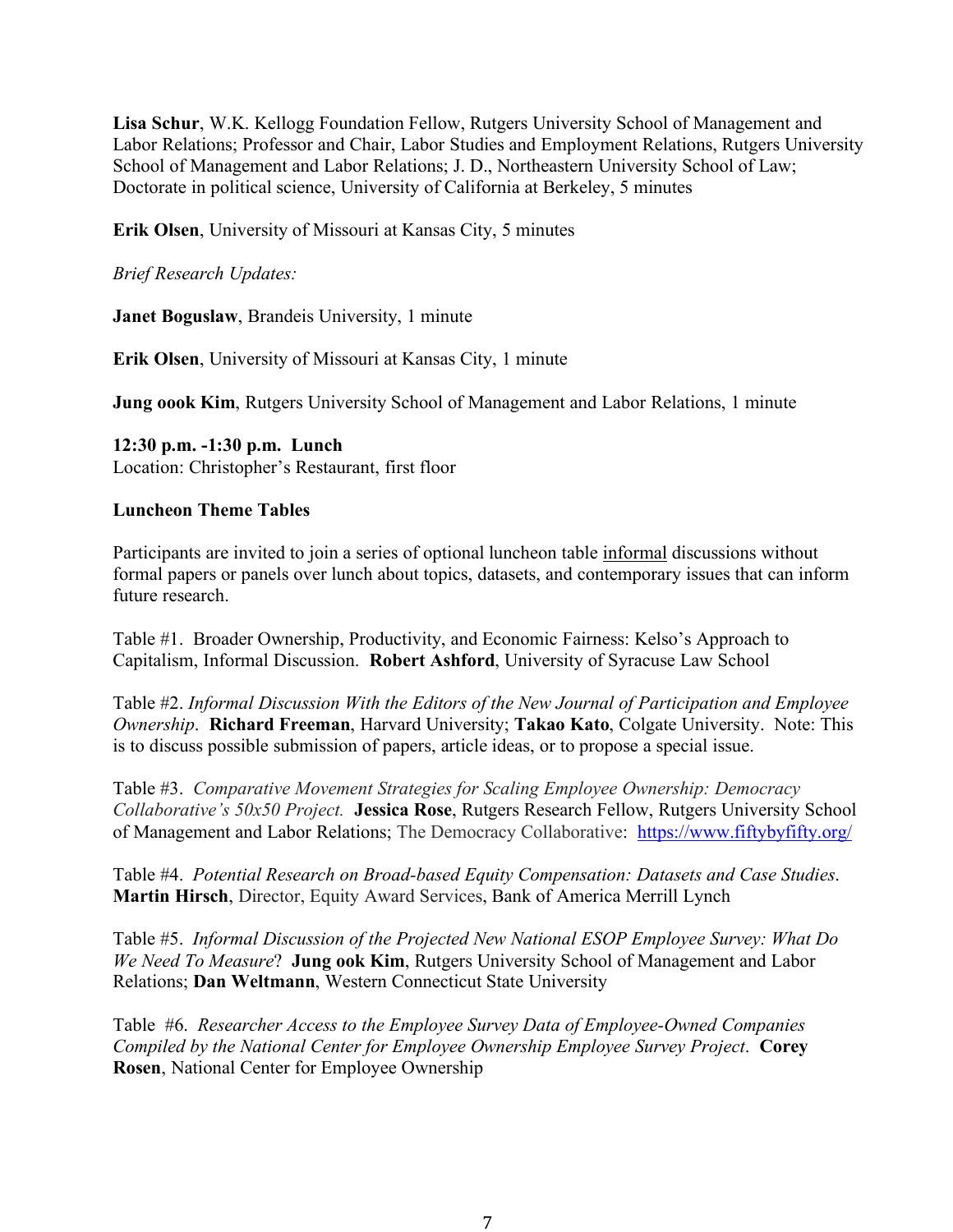Table #7. *Using the General Social Survey 2002, 2004, 2006, 2010, 2014, and 2018 Shared Capitalism Questions for Research on Employee Ownership*. **Douglas Kruse**, Rutgers University School of Management and Labor Relations

Table #8, *How Can Long-term Case Studies in Worker-owned Firms Contribute to the Growing Field of Employee Ownership?* **Cecile Betit**, Independent researcher and Community College of Vermont

Table #9. *Collaborative Research on the Great Places to Work Dataset Based on the 100 Best Company to Work For In America Employee and Management Surveys*, **Ed Carberry**, University of Massachusetts at Boston; **Joo H. Han**, Rutgers University School of Management and Labor Relations

Table #10. *Using the NBER Shared Capitalism Dataset for Social Science Research on Employee Ownership*, **Andy Kim**, Sungkyunkwan University, School of Business

Table #11. *Applying Louis Kelso's Consumer Stock Ownership Plan (CSOP) Idea to the Contemporary Economy*. **Nathan Schneider**, Assistant Professor, Media Studies, University of Colorado at Boulder

Table #12. *Using the Survey of Consumer Finance for Employee Ownership Research*, **Angelina Grigoryeva**, Harvard University and University of Toronto

Table #13, *Using U.S. Census Data to Study the Characteristics of the Placement of Employeeowned Firms?* **John Guzek**, Rutgers Research Fellow, Rutgers University School of Management and Labor Relations

Table#14. *Meeting of the W.K. Kellogg Foundation/Rutgers SMLR Research Team on the Study of Employee Ownership and Modest Income Workers.* Conveners: **Glenda Gracia Rivera**, Rutgers University School of Management and Labor Relations and **Janet Boguslaw**, Brandeis University. Note: This table is closed for members of the research team.

# **1:30 p. m. – 3:00 pm Fifth Session - Three Parallel Sessions**

**Meeting 1 – Research Papers** Location: Kelly Conference room, second floor

*Studies of Employee Share Plans*

# *Co-Chairs:*

**Nancy Wiefek***,* Robert W. Edwards Fellowship for Advanced Study of Employee Stock Ownership, Rutgers University School of Management and Labor Relations; Research Project Director, National Center for Employee Ownership; Doctorate in political science, Pennsylvania State University

**Erik Olsen**, University of Missouri at Kansas City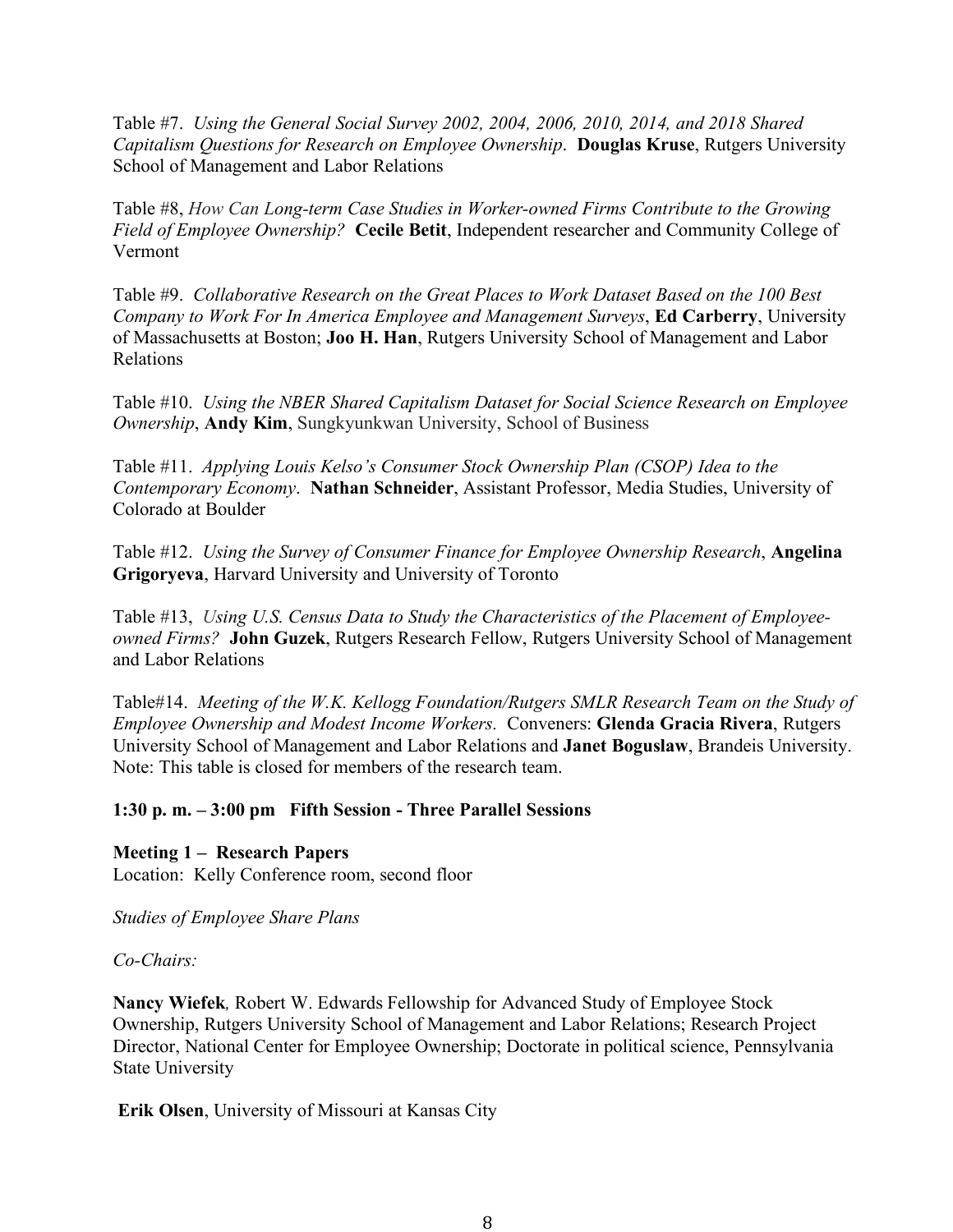*Learning from Coworkers: Peer Effects on Individual Investment Decisions*

**Paige Ouimet**, University of North Carolina at Chapel Hill, 15 minutes

Discussants: **Richard Freeman**, Harvard University, 7 minutes

**Joo H. Han**, Louis O. Kelso Fellow and Morgan Stanley Fellow; Assistant Professor, Human Resource Management, Rutgers University School of Management and Labor Relations; Doctorate in organizational behavior and human resources, University of Maryland, 7 minutes

### *Investment in Human Capital and Labor Mobility: Evidence from a Shock to Property Rights*

**Will Gerken**, J. Robert Beyster Fellow, Rutgers University School of Management and Labor Relations; Assistant Professor, Finance, University of Kentucky Gatton College of Business and Economics; Doctorate in finance, Michigan State University, 15 minutes

Discussants: **John Bizjak**, J. Robert Beyster Fellow, Rutgers University School of Management and Labor Relations; Professor, Finance, Texas Christian University, Neeley School of Business; Doctorate in finance, University of Utah 7 minutes

**Phil Melizzo**, Louis O. Kelso Fellow, Rutgers University School of Management and Labor Relations and Assistant Professor, Economics, College of Wooster; Doctorate in economics, University of Massachusetts at Amherst 7 minutes

# *How Much Wage Equality Do Employee Owners Seem to Desire?*

**Dan Weltmann**, Louis O. Kelso Fellow and Corey Rosen Fellow, Rutgers University School of Management and Labor Relations; Assistant Professor, Management, Western Connecticut State University; Doctorate in industrial relations and human resources, Rutgers University School of Management and Labor Relations, 15 minutes

Discussants: **Ed Carberry**, J. Robert Beyster Fellow and Blue Wolf Capital Fellow, Rutgers University School of Management and Labor Relations; Assistant Professor, Management, University of Massachusetts at Boston, College of Management; Doctorate in sociology, Cornell University, 7 minutes

**Muhammad Azim**, Louis O. Kelso Fellow, Rutgers University School of Management and Labor Relations; Ph.D., accounting, University of Toronto Rotman School of Management, 7 minutes

Written reviews:

**Peter Thompson**, University of Illinois at Chicago

**Daphne Berry**, University of Hartford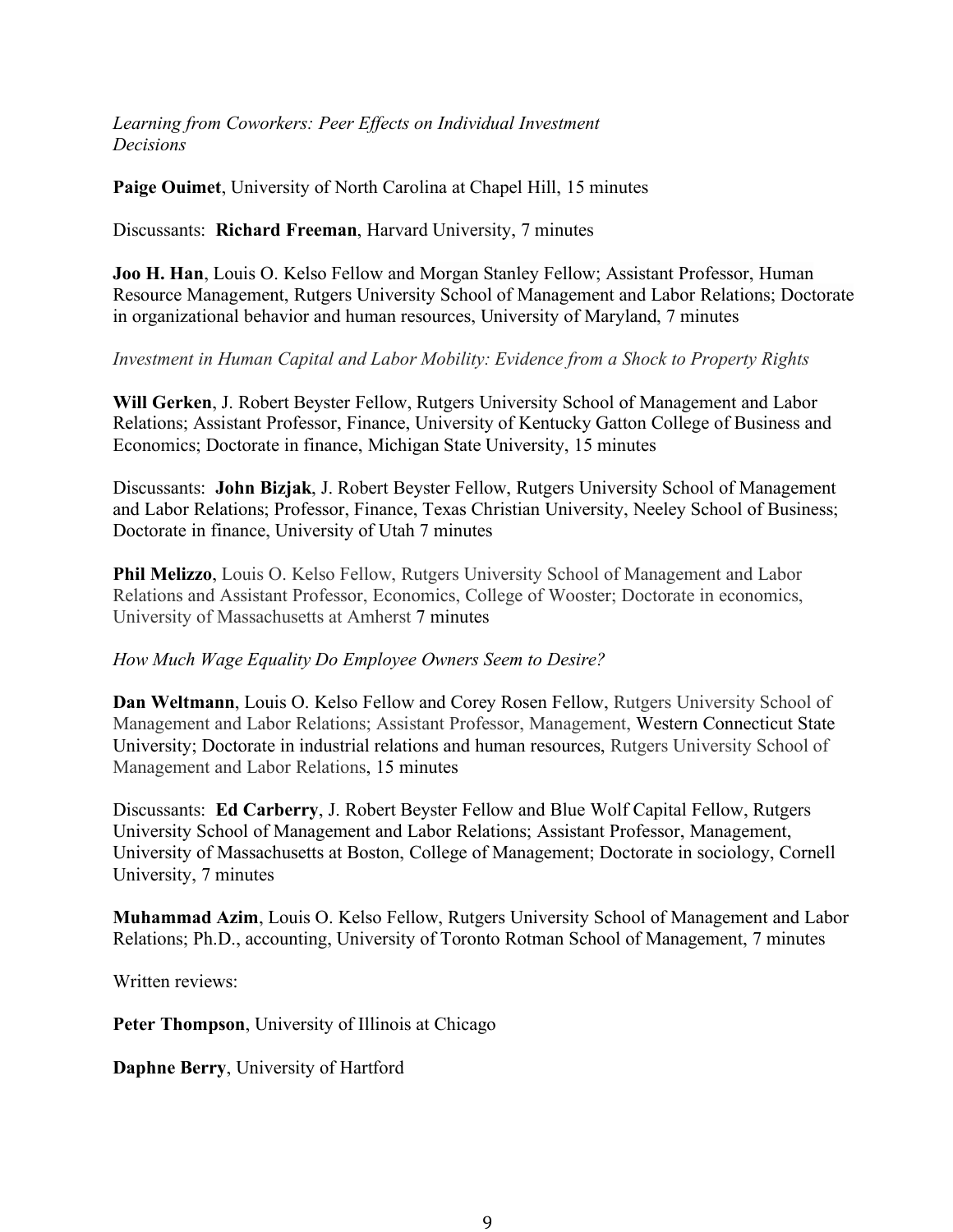### *Brief Research Updates*:

**Nancy Wiefek**, National Center for Employee Ownership, 1 minute

**Muhammad Azim**, University of Toronto, 1 minute

**Meeting 2 – Research Papers** Location: Amphitheatre, second floor

*Studies of Worker Cooperatives*

Co-Chairs:

**Mark Kaswan**, W. K. Kellogg Foundation Fellow, J. Robert Beyster Fellow, and Michael W. Huber Fellow, Rutgers University School of Management and Labor Relations; Assistant Professor, Political Science, University of Texas Rio Grande Valley; Doctorate in political science, UCLA

**Joan Meyers**, W. K. Kellogg Fellow and Michael W. Huber Fellow and Post-Doctoral Research Associate in Labor Studies and Employment Relations, Rutgers University School of Management and Labor Relations; Assistant Professor, Sociology, California Polytechnic State University at San Luis Obispo; Doctorate in sociology, University of California at Davis

*Democracy at Work: Key Takeaways from DAWI's National Worker Co-op Census Survey*

**Laura Hanson Schlachter**, Rutgers Research Fellow, Rutgers University School of Management and Labor Relations; Ph.D. candidate, University of Wisconsin at Madison, Department of Sociology (by video available on Dropbox), 15 minutes

Note: Questions will be fielded by **Melissa Hoover,** Executive Director, Democracy at Work Institute; **Tim Palmer**, Director of Research, Democracy at Work Institute

Discussants: **Derek Jones**, Hamilton College, 7 minutes

**Ariana Levinson**, Michael W. Huber Fellow, Rutgers University School of Management and Labor Relations; Associate Professor, Louis D. Brandeis School of Law, University of Louisville; JD, University of Michigan Law School, 7 minutes

Written review<sup>.</sup>

**Joan Meyers**, California Polytechnic State University at San Luis Obispo

*Union Co-ops and the Revival of Labor Law*

**Ariana Levinson**, University of Louisville Brandeis School of Law, 15 minutes

Written Review:

**Sanjay Pinto**, Rutgers University School of Management and Labor Relations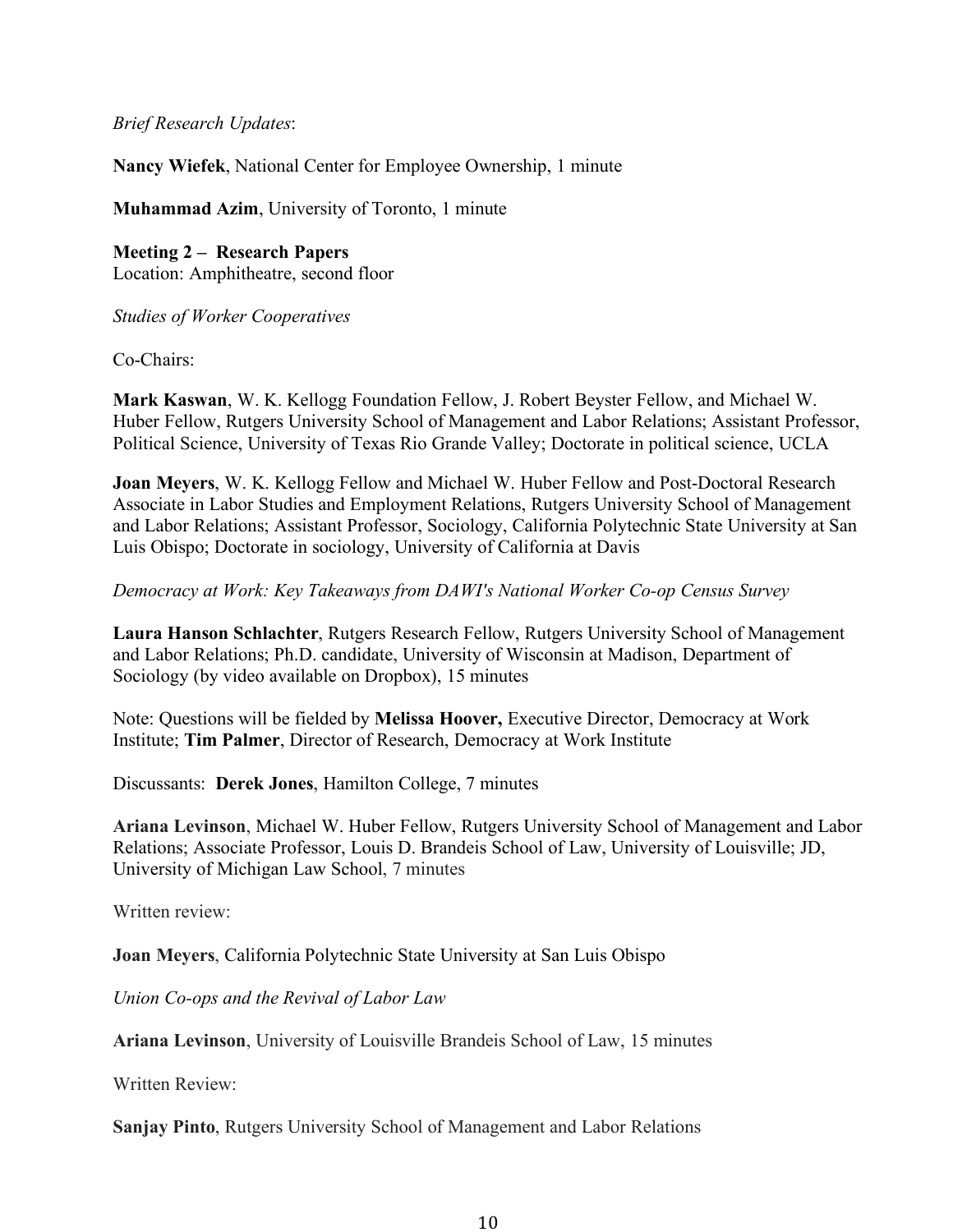*The Curious Case of the Solidarity Watch-Case Cooperative Company: 1886-1931*

**Stephen Sullivan**, Rutgers Research Fellow, Rutgers University School of Management and Labor Relations; Adjunct Assistant Professor, History, Columbia University; Adjunct Instructor, History and Anthropology, Adelphi University; Doctorate in history, Columbia University, 15 minutes

Written review<sup>.</sup>

**Craig Borowiak**, Haverford College

Discussant: **John Bonin**, Faculty Fellow and Mentor, Rutgers University School of Management and Labor Relations; Professor, Chester D. Hubbard Professor of Economics and Social Science, Wesleyan University, 15 minutes for both papers

#### **Meeting 3 – Panel Discussion**

Location: Dickson Conference Room, second floor

*Meeting of the Directors of National, State, and City Employee Ownership Initiatives*

Chair: **Corey Rosen**, Rutgers Research Fellow and Mentor, Rutgers University School of Management and Labor Relations; Founder and Senior Staff Member, National Center for Employee Ownership; Doctorate in political science, Cornell University

*Vermont Employee Ownership Center*

**Matthew Cropp**, Associate Director, 15 minutes

*Rutgers New Jersey/New York Center for Employee Ownership*

**Bill Castellano**, Executive Director; **Jim Terez**, Associate Director**,** 15 minutes

*City of Newark Mayor's Employee Ownership Initiative*

**Chris Michael**, Q.A. Shaw McKean Jr. Fellow, Rutgers Research Fellow, and Adjunct Lecturer, Labor Studies and Employment Relations, Rutgers University School of Management and Labor Relations; Senior Advisor, Rutgers New Jersey/New York Center for Employee Ownership; Newark CEDC Director of Employee Ownership and Rutgers SMLR; J.D., City University of New York Law School Ph.D. candidate, political science, City University of New York 15 minutes

*Update on the Proposed Massachusetts Employee Ownership Center*

**Chris Mackin**, Senior Advisor, Rutgers New Jersey/New York Center for Employee Ownership, Rutgers University School of Management and Labor Relations, 5 minutes

**3:00 p.m. – 3:30 p.m. Break**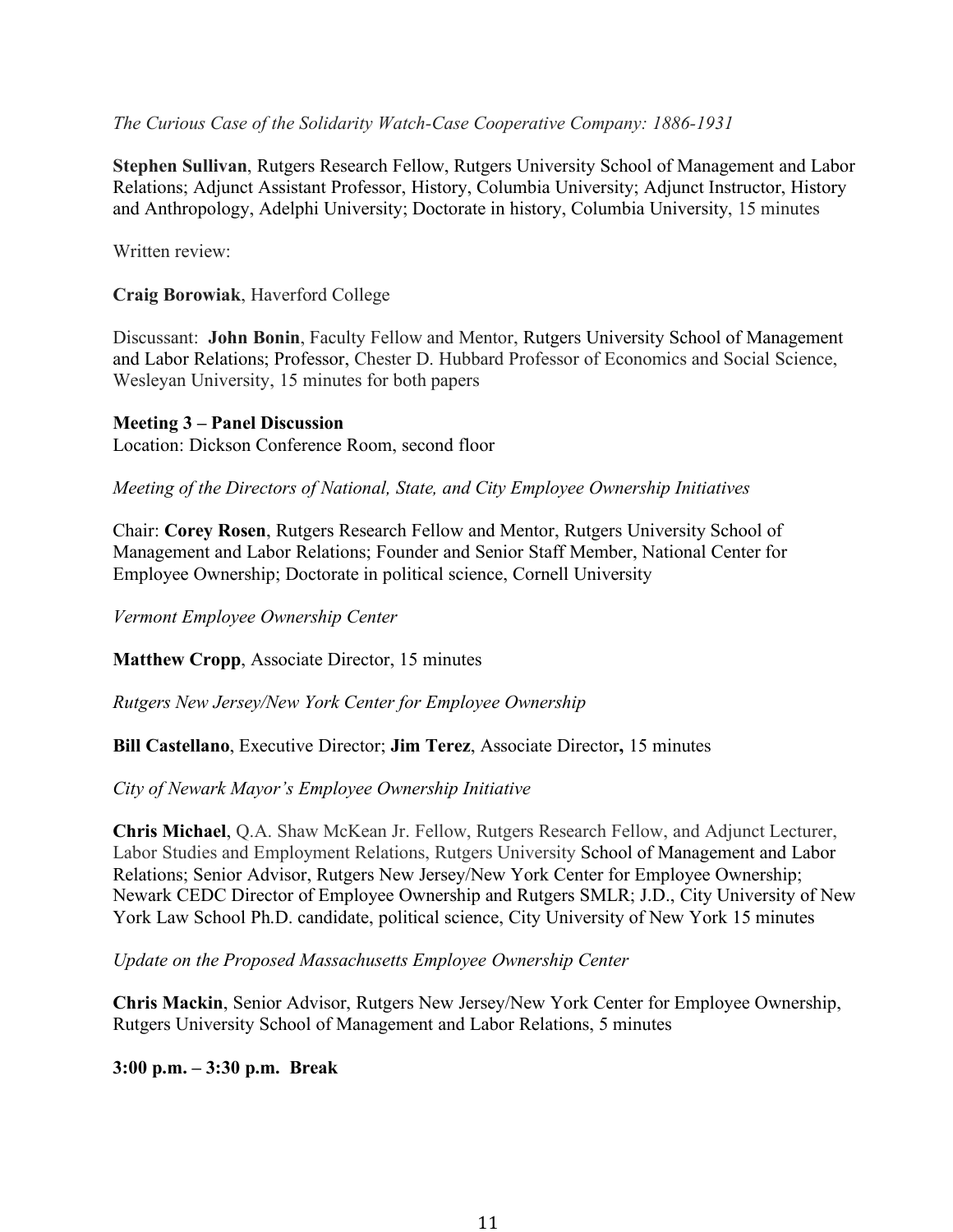### **3:30 p.m. -5:30 p.m. Sixth Session – Panel Discussion**

Location: Amphitheatre, second floor

Chair: **Trevor Young-Hyman**, Fidelity Investments Fellowship in Equity Compensation and Louis O. Kelso Fellow, Rutgers University School of Management and Labor Relations; Assistant Professor, Organizations and Entrepreneurship, University of Pittsburgh, Joseph M. Katz Graduate School of Business and College of Business Administration; Doctorate in sociology, University of Wisconsin at Madison

### *Inauguration of the Bill and Connie Nobles Fellowship on Questioning Corporate Hierarchy*

**Bill Nobles**, Executive Fellow, Rutgers University School of Management and Labor Relations, 5 minutes

**Trevor Young-Hyman**, University of Pittsburgh, 15 minutes

**Daniel Keum**, Assistant Professor, Management, Columbia University Business School, 15 minutes

**Michael Lee**, Ph.D. candidate, management, Harvard Business School, 15 minutes

**Jennifer Briggs**, University of California at San Diego Beyster Institute; former Vice President of Organizational Development, New Belgium Brewery, 15 minutes

Discussant**: Joyce Rothschild**, Faculty Fellow and Mentor, Rutgers University School of Management and Labor Relations. Professor, Sociology and School of Public and International Affairs, Virginia Polytechnic Institute and State University, 10 minutes

Book Party and Champagne Toast: *Questioning Corporate Hierarchy* by Bill Nobles and Paul Staley

# **5:30 p.m. – 6:30 p.m. Seventh Session – Three Parallel Sessions**

#### **Meeting 1 –Meetings**

Location: Amphitheatre, second floor

Fellows are asked to provide informal mentoring and feedback to scholars working on new studies. Discussion groups are assigned different parts of the main Amphitheatre room, 60 minutes

*Why Do Firms Adopt ESOPs? An Industry Perspective*, **Phela Townsend**, Ph.D. candidate, Rutgers University School of Management and Labor Relations (front right)

*Employee Stock Ownership and Firm Financial Performance in Different Cultures: The Moderating Effects of Uncertainty Avoidance and Social Trust,* **Saehee Kang**, Corey Rosen Fellow, Rutgers University School of Management and Labor Relations*;* Ph.D. candidate, Rutgers University School of Management and Labor Relations (front left)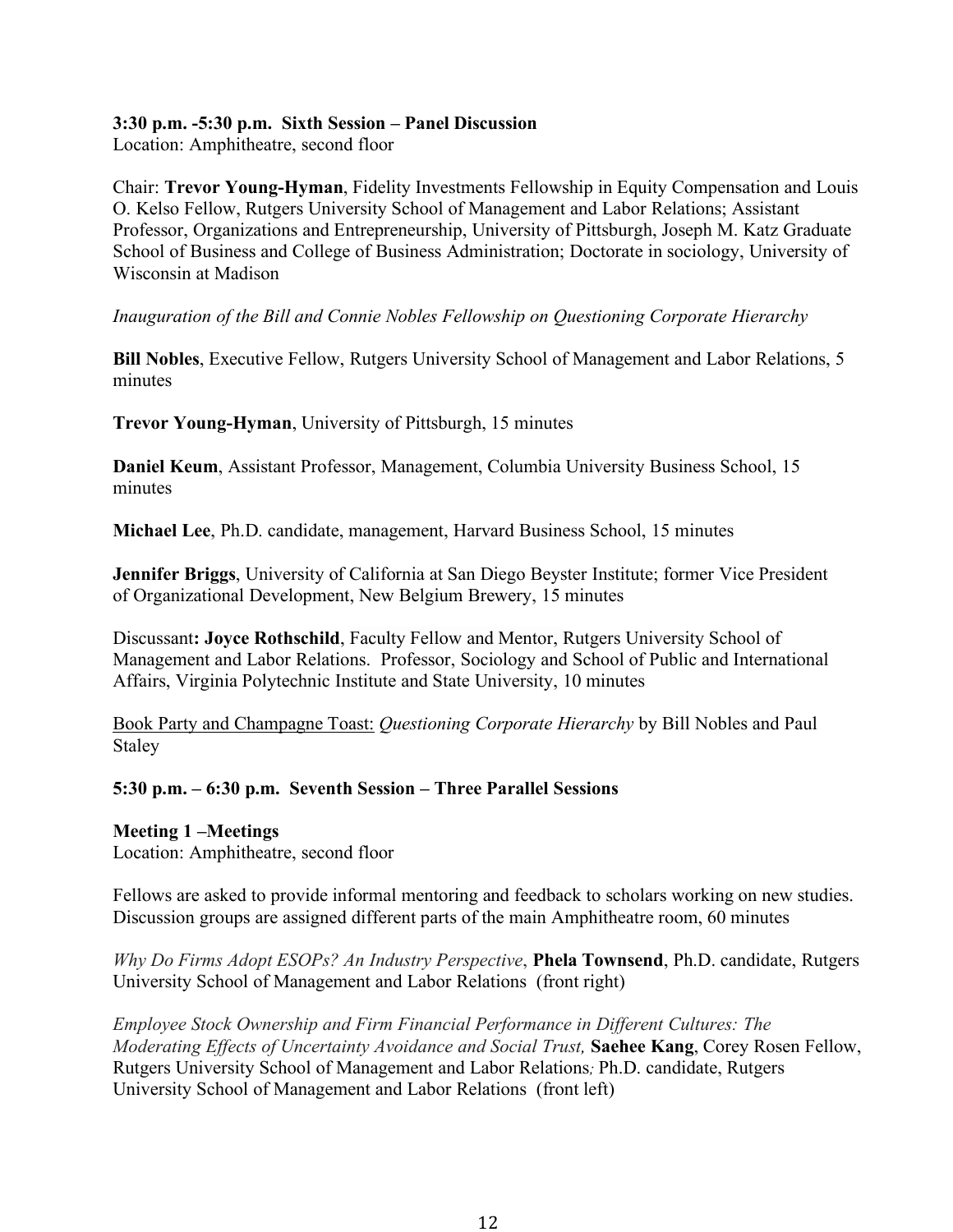### **Meeting 2 -- Training**

Location: Kelly Conference room, second floor

#### *Training Workshop on How To Do Company Case Studies*

**Frank Shipper**, Kevin Ruble Fellow and Louis O. Kelso Fellow, Rutgers University School of Management and Labor Relations; Professor, Management and Maryland Regents Research Award Winner, Salisbury University, Franklin P. Perdue School of Business; Doctorate in management, David Eccles School of Business, University of Utah

**Richard Hoffman**, Professor, Management, Salisbury University, Salisbury University, Franklin P. Perdue School of Business; Doctorate in management, Kelly School of Business, Indiana University at Bloomington, 60 minutes

This session is restricted to participants working on company case studies or intending to initiate such research.

**Meeting 3 – Economic Modeling Workshop** Location: Dickson Conference Room, second floor

*Using Economic Models to Make Your Social Science Study Go Further*

**Karen Bernhardt-Walther**, J. Robert Beyster Fellow, Rutgers University School of Management and Labor Relations; Assistant Professor, Economics, University of Toronto; Doctorate in economics, University of Chicago, 60 minutes

Note: This session is offered only for four pre-selected fellows. It is now closed and is not open for other participants or observers.

**Muhammad Azim**, University of Toronto

**Jung ook Kim**, Rutgers University School of Management and Labor Relations

**Jessica Rose**, The Democracy Collaborative

**Dan Weltmann**, Western Connecticut State University

**6:30 p.m. – 8:00 p.m. Dinner** Location: Christopher's Restaurant, first floor

*Recipient of the 2018 SMLR Appreciation Award on Behalf of the Fellowship Program*: **Michael Keeling**, The Employee Ownership Foundation; LLB, University of Texas Law School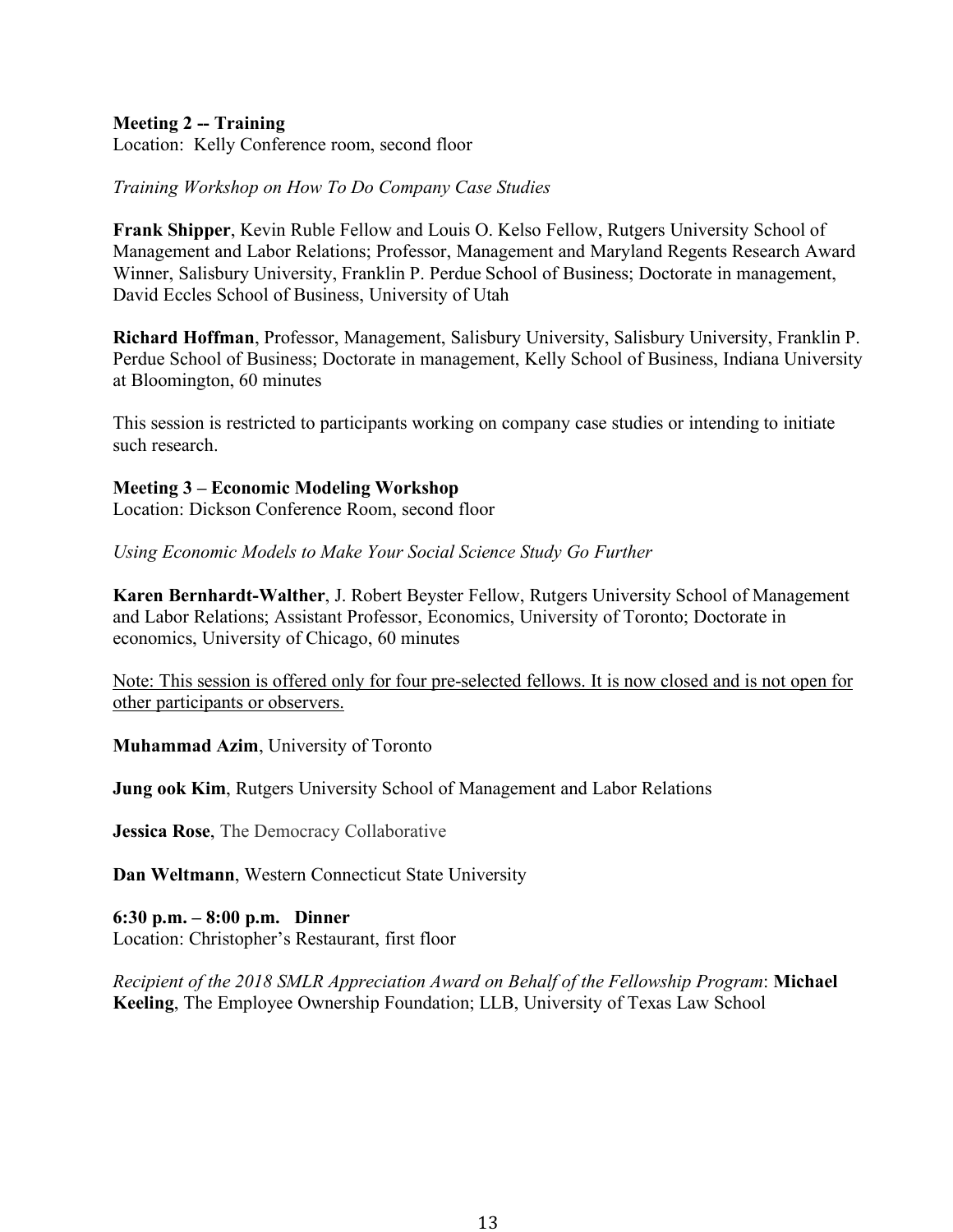### **Tuesday, January 16, 2018**

#### **7:00 a.m. – 8:00 a.m. Breakfast**

Location: Christopher's Restaurant, first floor

### **8:00 a.m. -9:30 a.m. Eighth Session -- Panel**

Location: Amphitheatre, second floor

*Local, State, and Federal Policy on Employee Share Ownership: Research Papers and Panel*

Co-Chairs:

**Joseph Blasi**, Rutgers University School of Management and Labor Relations

**Marjorie Kelly**, J. Robert Beyster Fellow, Rutgers University School of Management and Labor Relations; Executive Vice President and Senior Fellow, The Democracy Collaborative; MA in journalism, University of Missouri

*Advancing Ownership in Cutting-edge Industries: How the Federal Government Can Bring Employee Ownership and Profit Sharing to Frontline Workers in the Tech Sector*

**Karla Walter**, J. Robert Beyster Fellowship and Louis O. Kelso Fellowship, Rutgers University School of Management and Labor Relations; Director, Employment Policy, Center for American Progress, Washington, D.C.; MA in Urban Planning and Policy, University of Illinois at Chicago College of Urban Planning and Public Affairs, 7 minutes

*The Employee Equity Loan Guarantee: A Program for Growth and Economic Inclusion*

**Dick May**, American Working Capital

**Robert Hockett**, Faculty Fellow and Mentor, Rutgers University School of Management and Labor Relations; Edward Cornell Professor of Law, Cornell University School of Law; JD, University of Kansas; LLM, JSD, Yale Law School

**Chris Mackin**, Ray Carey Fellow and Adjunct Lecturer, Rutgers University School of Management and Labor Relations; Faculty Member, Harvard Trade Union Program, Harvard Law School Labor and Worklife Program; Partner, American Working Capital, LLC; Special Advisor, New Jersey/New York Employee Ownership Center; Founder and CEO, Ownership Associates; Former Sidney Harman Fellow, Harvard University JFK School of Government; Doctorate in human development from the Harvard University School of Education

10 minutes in total

*A Proposal for Local Policy on Employee Ownership*

**Hal Plotkin**, Open Policy Fellow, Creative Commons USA; former Senior Policy Advisor, Office of the U.S. Under Secretary of Education, 2009-2014, 7 minutes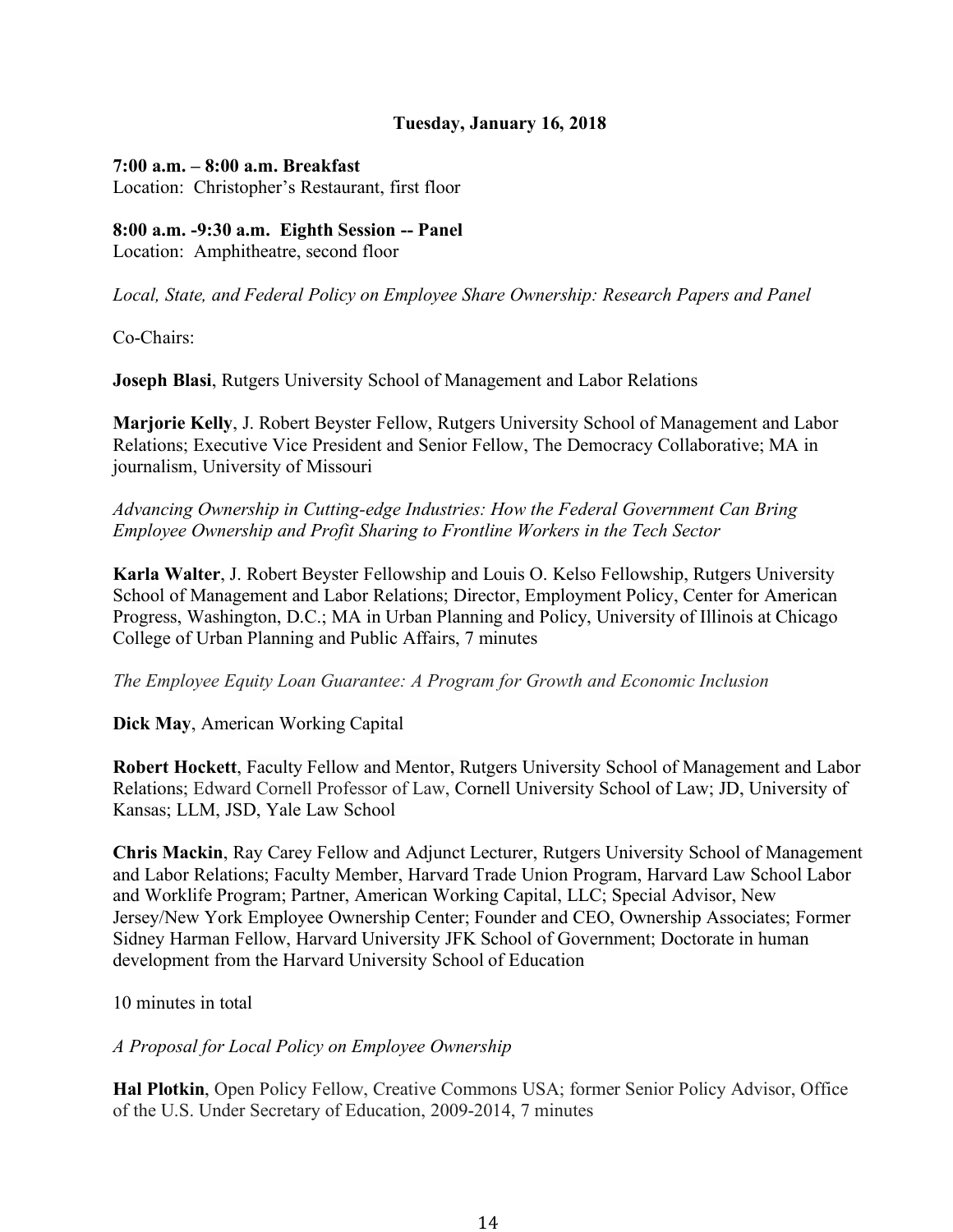*City of Newark Mayor's Employee Ownership Initiative and State Legislation Update*

**Chris Michael**, Director of Employee Ownership, Newark Community Economic Development Corporation, 7 minutes

See: Wisconsin Senate bill: https://docs.legis.wisconsin.gov/2017/related/proposals/sb460

Wisconsin budget office fiscal estimate of bill: https://docs.legis.wisconsin.gov/2017/related/fe/sb460/sb460\_WEDC.pdf

*Property Not Pay: Restoring the Middle Through Ownership*

**Chris Mackin**, Rutgers University School of Management and Labor Relations, 7 minutes

*ESOP Legislation in Congress*

**Michael Keeling**, The ESOP Association; LLB, University of Texas Law School 7 minutes

*Employee Ownership and Profit Sharing Policies in the Recent Presidential Election and Recent Congressional and NJ State Bills*

**Joseph Blasi**, Rutgers University School of Management and Labor Relations, 7 minutes

**Douglas Kruse**, Rutgers University School of Management and Labor Relations

See:

Presidential election:

https://www.economist.com/news/united-states/21659732-presidential-candidates-ideas-boostingwages-reveal-different-diagnoses-how

https://www.wsj.com/articles/hillary-clinton-gives-details-of-worker-profit-sharing-proposal-1437081856

Senator Tammy Baldwin (D-WI), Worker Owned Wealth Act:

https://www.baldwin.senate.gov/press-releases/wow-act https://www.baldwin.senate.gov/imo/media/doc/WOW%20Act%20Text.pdf

New Jersey proposed legislation on ESOPs and worker coops:

http://www.njleg.state.nj.us/2016/Bills/S3500/3159\_I1.PDF http://www.njleg.state.nj.us/2016/Bills/A5000/4935\_I1.PDF

Discussants: **Alex Brill**, Louis O. Kelso Fellow, Rutgers University School of Management and Labor Relations; Resident Fellow, American Enterprise Institute, 7 minutes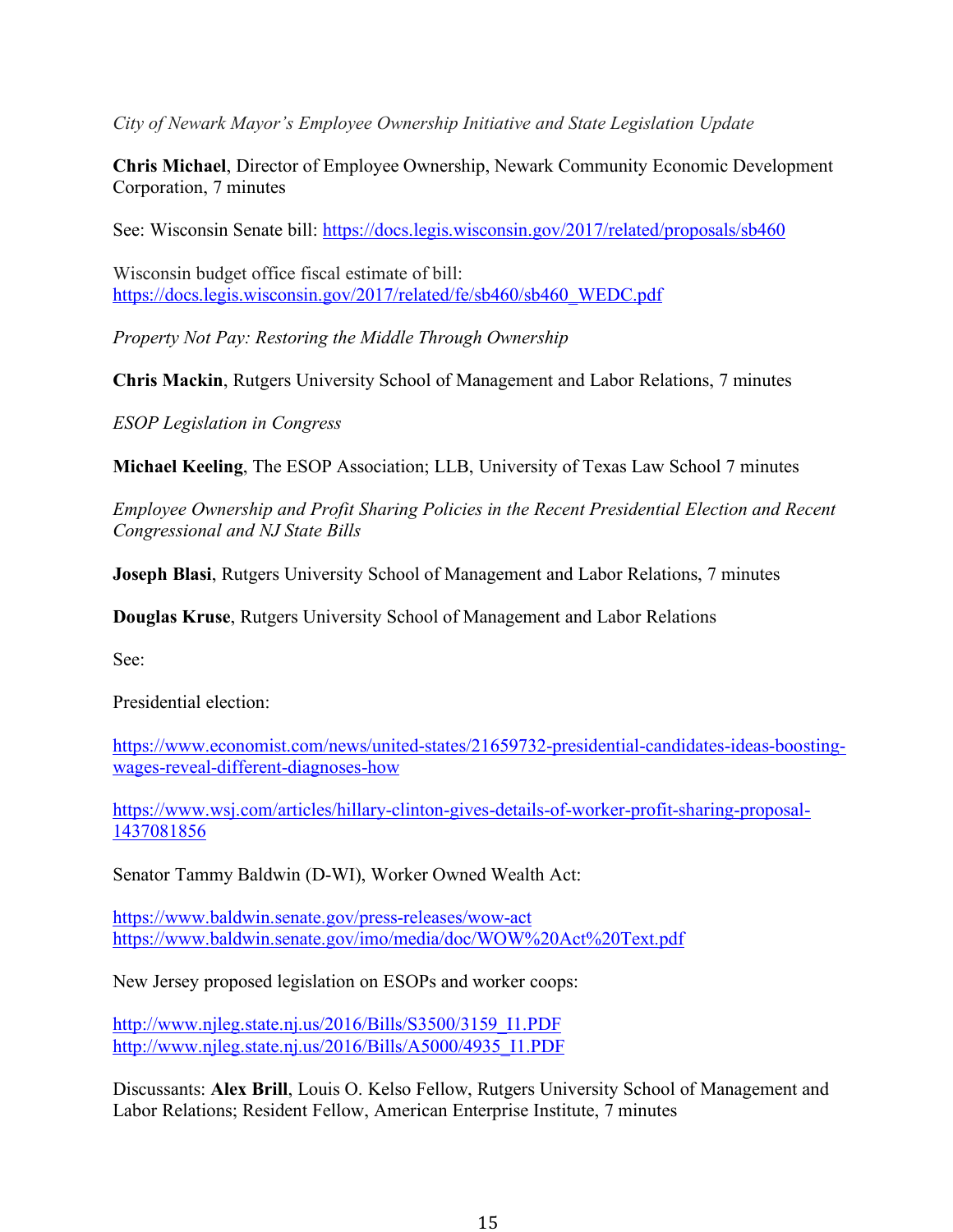### *Brief Research Updates:*

**Marjorie Kelly**, The Democracy Collaborative, 1 minute

### **9:30 a.m. – 9:45 a.m. Brief Break**

**9:45 a.m. – 10:30 a.m. -- Ninth Session – Morning Keynote** Location: Amphitheatre, second floor

Chair: **Joo H. Han**, Rutgers University School of Management and Labor Relations

*Employee Ownership in Private Companies*

**Keynote Speaker: Henry Ward**, Founder and CEO, Carta, 25 minutes

See: https://carta.com/

Discussants:

**Karla Walter**, Center for American Progress, 5 minutes

**James Hayton**, Professor, Human Resource Management and Entrepreneurship, Associate Dean of the Doctoral Program, and Enterprise Research Center, University of Warwick, Warwick Business School, 5 minutes

Questions and comments, 10 minutes

*Brief Research Updates:*

**Joo H. Han**, Rutgers University School of Management and Labor Relations, 1 minute

**Karla Walter**, Center for American Progress, 1 minute

**James Hayton**, University of Warwick, 1 minute

**10:30 a.m.-11:00 a.m. Break**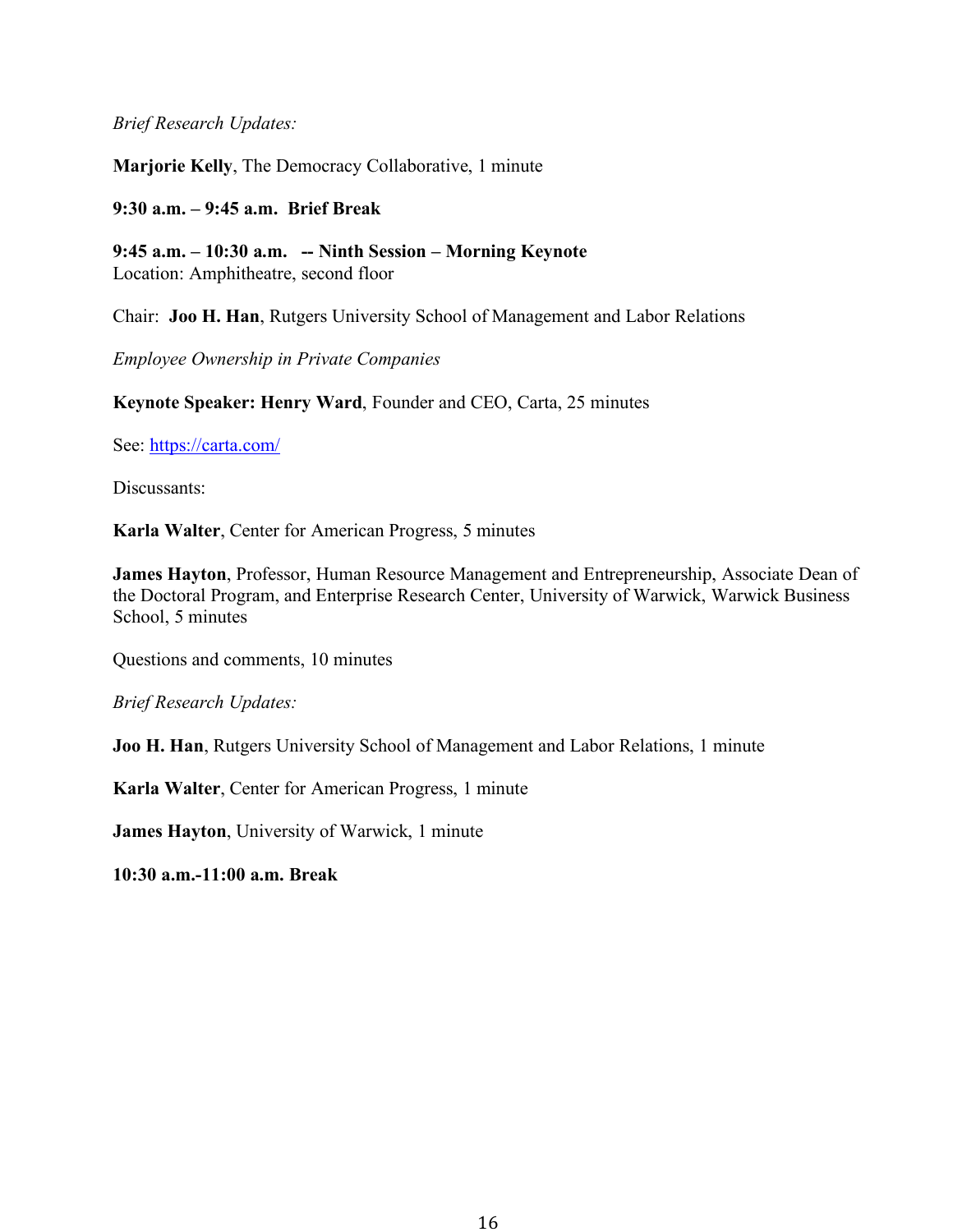# **11:00 p.m.-12:00 p.m. – Tenth Session – Three Parallel Sessions**

### **Meeting 1 -- Research Papers**

Location: Dickson Conference Room, second floor

*Research on Employee Ownership*

Co-Chairs:

**Suzanne Cromlisch**, Louis O. Kelso Fellow; Assistant Professor, Management, St. Xavier University

**Cecile Betit**, Independent researcher; Adjunct Faculty, Community College of Vermont

*An Organizational Approach to Financial Risk-Taking: The Role of Compensation Structures*

**Angelina Grigoryeva**, J. Robert Beyster Fellow and Michael W. Huber Fellow, Rutgers University School of Management and Labor Relations; David E. Bell Postdoctoral Research Fellow, Harvard Center for Population and Development; Assistant Professor, University of Toronto (Fall 2018); Doctorate in sociology, Princeton University, 15 minutes

Discussants: **Andrew Pendleton**, Faculty Mentor and Fellow, Rutgers University School of Management and Labor Relations; Professor, Human Resource Management, Durham University Business School, 15 minutes

Written reviews:

**Andy Kim**, Louis O. Kelso Fellow, Rutgers University School of Management and Labor Relations; Assistant Professor, Organization and Human Resources, Sungkyunkwan University, School of Business

**Will Gerken**, University of Kentucky

**Nancy Wiefek**, National Center for Employee Ownership

*What Do Unions Do To Shared Ownership? Exploring the Interaction Effect of Shared Capitalism and Unions on Employee Outcomes*

**Jung ook Kim**, Louis O. Kelso Fellow, Rutgers University School of Management and Labor Relations; Ph.D. candidate, Rutgers University School of Management and Labor Relations, 15 minutes

Discussants:

**Phil Melizzo**, Louis O. Kelso Fellow, Rutgers University School of Management and Labor Relations; Assistant Professor, Economics, College of Wooster; Doctorate in economics from the University of Massachusetts at Amherst, 7 minutes;

**Ed Carberry**, University of Massachusetts at Boston, 7 minutes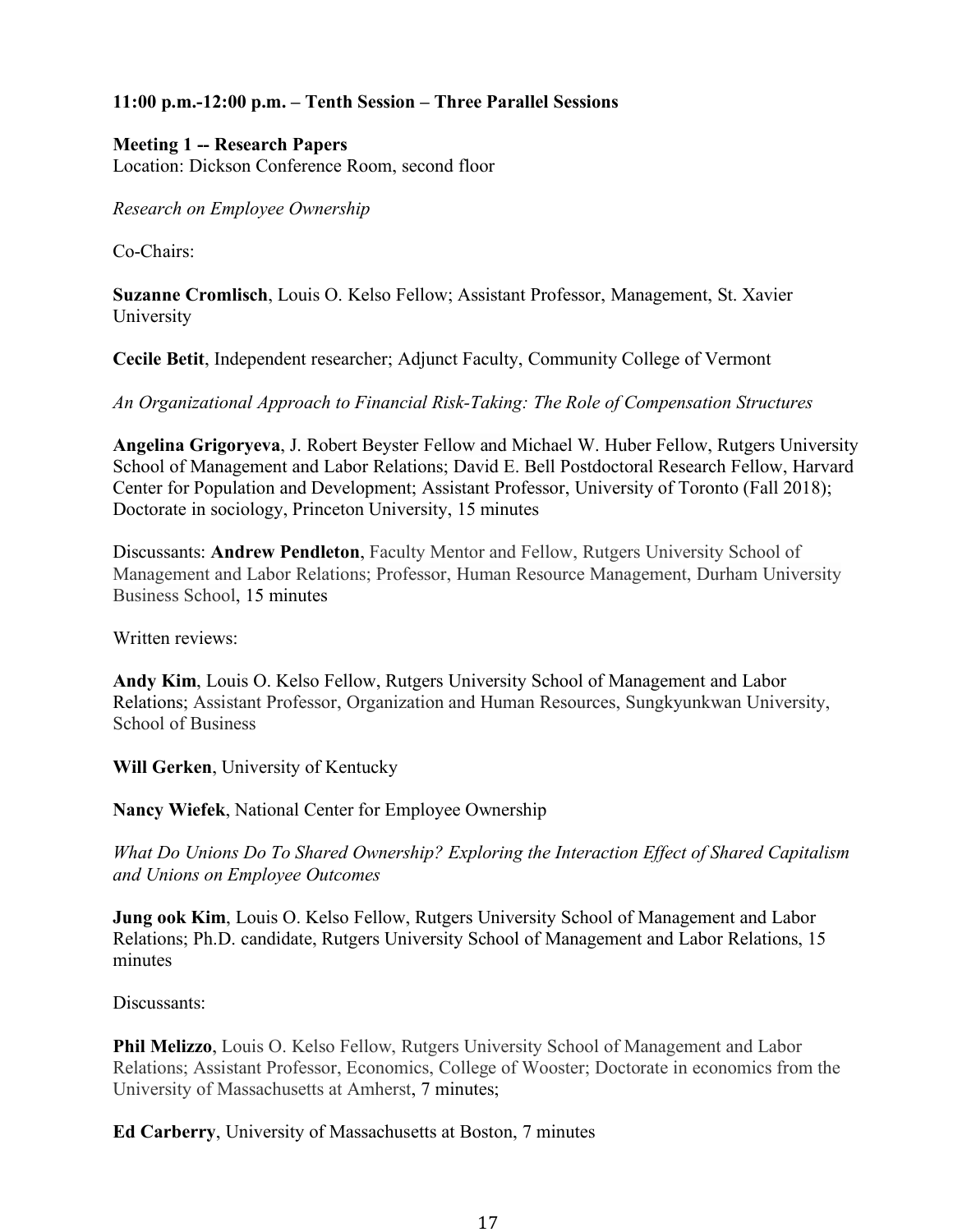Written review: **Takao Kato**, Colgate University

*Brief Research Updates:*

**Phil Melizzo, College at Wooster, 1 minute** 

**Suzanne Cromlisch**, St. Xavier University, 1 minute

**Meeting 2 – Research Papers** Location: Amphitheatre, second floor

*Research on Worker Cooperatives*

Co-Chairs: **Ariana Levinson**, University of Louisville Brandeis School of Law

**Evan Casper-Futterman**, Rutgers Research Fellowship, Rutgers University School of Management and Labor Relations; Ph.D. candidate, Bloustein School of Urban Planning and Public Policy, Rutgers University

*Poverty in Transit: Uber, Taxi Coops, and the Struggle Over Philadelphia's Transportation Economy*

**Craig Borowiak**, Q. A. Shaw McKean Jr. Fellow, Rutgers University School of Management and Labor Relations; Associate Professor and Chair, Political Science, Haverford College, 15 minutes

Written review:

**Katie Sobering**, University of Texas at Austin

**Jessica Rose**, The Democracy Collaborative

*Democratizing Capital: Building Union-Coop Partnerships through Economically Targeted Investing and Crowdfunding Innovations in the U.S. (with Tony Robinson)*

**Minsun Ji**, J. Robert Beyster Fellow, Rutgers University School of Management and Labor Relations, Director, New Directions in Civic Leadership, Labor, and Community Organizing Program, University of Colorado at Denver, Doctorate in international studies, University of Denver Korbel School of International Studies, 15 minutes

Written review:

**Evan Caspar-Futterman**, Bloustein School of Urban Planning and Public Policy, Rutgers University

Discussants:

**David Ellerman**, Faculty Mentor and Fellow, Rutgers University School of Management and Labor Relations; Visiting Scholar, University of California at Riverside; Senior Fellow, Center on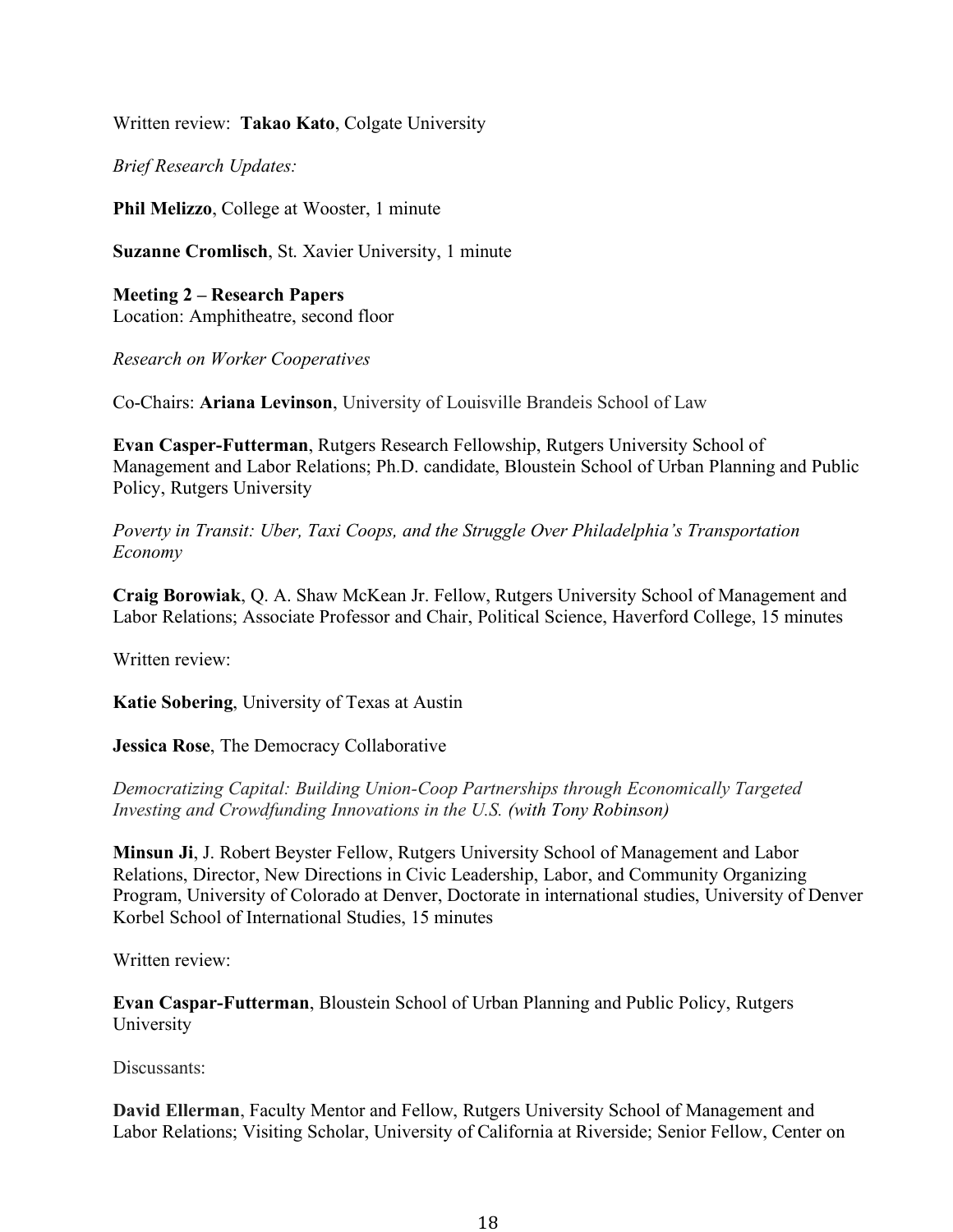Global Justice, University of California at San Diego; Doctorate in mathematics from Boston University 7 minutes;

**Mark Kaswan**, University of Texas Rio Grande Valley, 7 minutes

# **Meeting 3 -- Theory Session**

Location: Kelly Conference Room, second floor

Co-Chairs: **Binod Khadria**, Indian Council for Cultural Relations (ICCR) Chair of Contemporary Indian Studies, Rutgers University School of Management and Labor Relations; Doctorate in economics, Jawaharlal Nehru University

*An Introduction to Louis Kelso's The Economic Theory that Gave Rise to ESOPs*

**Robert Ashford**, Faculty Mentor and Fellow, Fellowship Program, Rutgers University School of Management and Labor Relations; Professor of law, Syracuse University School of Law; J.D. from the Harvard Law School, 30 minutes

Discussants:

**Jessica Rose**, The Democracy Collaborative, 7 minutes

**Binod Khadria**, Rutgers University, School of Management and Labor Relations, 7 minutes

*Brief Research Updates:*

**Jessica Rose**, The Democracy Collaborative, 1 minute

**12:00 pm-1:00 pm Lunch**  Location: Christopher's Restaurant, first floor

# **Luncheon Theme Tables**

Participants are invited to join a series of optional luncheon table discussions without formal papers or panels about topics, datasets, and contemporary issues that can inform future research.

Table #1. The Employee Ownership Program in the City of Newark. **Aisha Glover,** President, Chief Executive Officer, Newark Community Development Corp.; **Chris Michael**, CEDC

Table #2. Broader Ownership, Productivity, and Economic Fairness: Kelso's Approach to Capitalism, Informal Discussion. **Robert Ashford**, University of Syracuse Law School.

Table #3.*The 20 Book Clubs, 20 Cooperative Businesses Program*. **Jamila Medley**, Executive Director, Philadelphia Area Cooperative Alliance. Based on Dr. Jessica Gordon Nembhard's *Collective Courage: A History of African American Cooperative Economic Thought and Practice*, about how black people formed study circles to learn about and understand cooperatives before establishing new co-ops. See: https://philadelphia.coop/20bookclubs/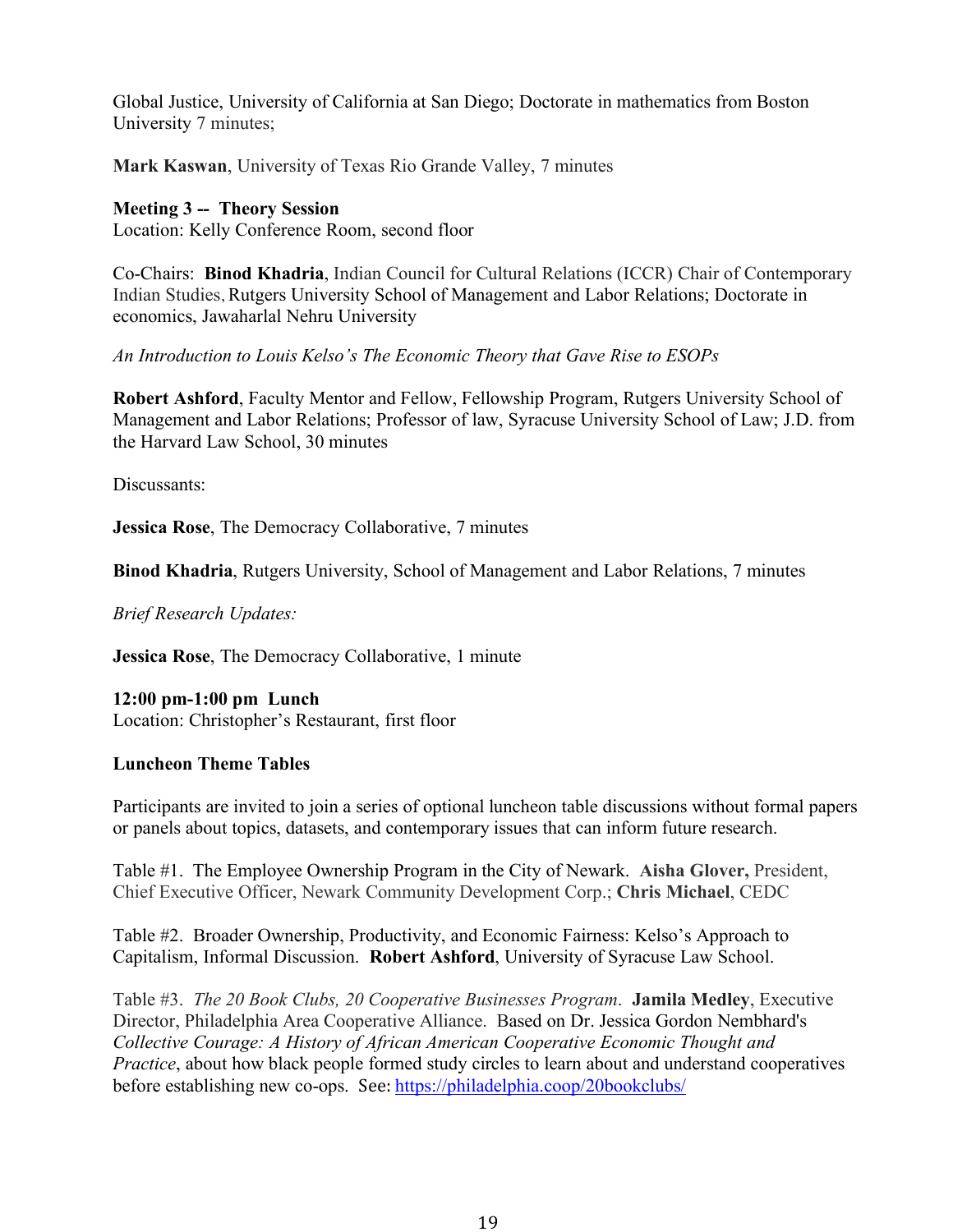Table #4. *Informal Discussion With the Editors of the New Journal of Participation and Employee Ownership*. **Richard Freeman**, Harvard University; **Takao Kato**, Colgate University. Note: This is to discuss possible submission of papers, article ideas, or to propose a special issue.

Table #5. *Informal Discussion of the Projected New National ESOP Employee Survey: What Do We Need To Measure*? **Jung ook Kim**, Rutgers University School of Management and Labor Relations; **Dan Weltmann**, Western Connecticut State University

Table #6. *Researcher Access to the Employee Survey Data of Employee-Owned Companies Compiled by the National Center for Employee Ownership Employee Survey Project*. **Corey Rosen**, National Center for Employee Ownership

Table #7. *Using the U.S. Department of Labor's Form 5500 Research Dataset for Studies on Employee Ownership*. **Douglas Kruse**, Rutgers University School of Management and Labor Relations

Table #8. *How Can Long-term Case Studies in Worker-owned Firms Contribute to the Growing Field of Employee Ownership?* **Cecile Betit**, Independent researcher and Community College of Vermont

Table #9. *Collaborative Research on the Great Places to Work Dataset Based on the 100 Best Company to Work For In America Employee and Management Surveys*, **Ed Carberry**, University of Massachusetts at Boston; **Joo. H. Han**, Rutgers University School of Management and Labor Relations

Table #10. *Using the NBER Shared Capitalism Dataset for Social Science Research on Employee Ownership*, **Andy Kim**, Sungkyunkwan University, School of Business

Table #11. *Applying Louis Kelso's Consumer Stock Ownership Plan (CSOP) Idea to the Contemporary Economy*. **Nathan Schneider**, Assistant Professor, Media Studies, University of Colorado at Boulder

Table #12. *Using the Survey of Consumer Finance for Employee Ownership Research*, **Angelina Grigoryeva**, Harvard University and University of Toronto

Table #13. *Comparative Movement Strategies for Scaling Employee Ownership: Democracy Collaborative's 50x50 Project.* **Jessica Rose**, The Democracy Collaborative

Table#14. *Using U.S. Census Data to Study the Characteristics of the Placement of Employeeowned Firms?* **John Guzek**, W.K. Kellogg Foundation Fellow, Rutgers University School of Management and Labor Relations

Table#15. *Meeting of the W.K. Kellogg Foundation/Rutgers SMLR Research Team on the Study of Employee Ownership and Modest Income Workers.* Conveners: **Glenda Gracia Rivera**, Rutgers University School of Management and Labor Relations and **Janet Boguslaw**, Brandeis University. Note: This table is closed for members of the research team.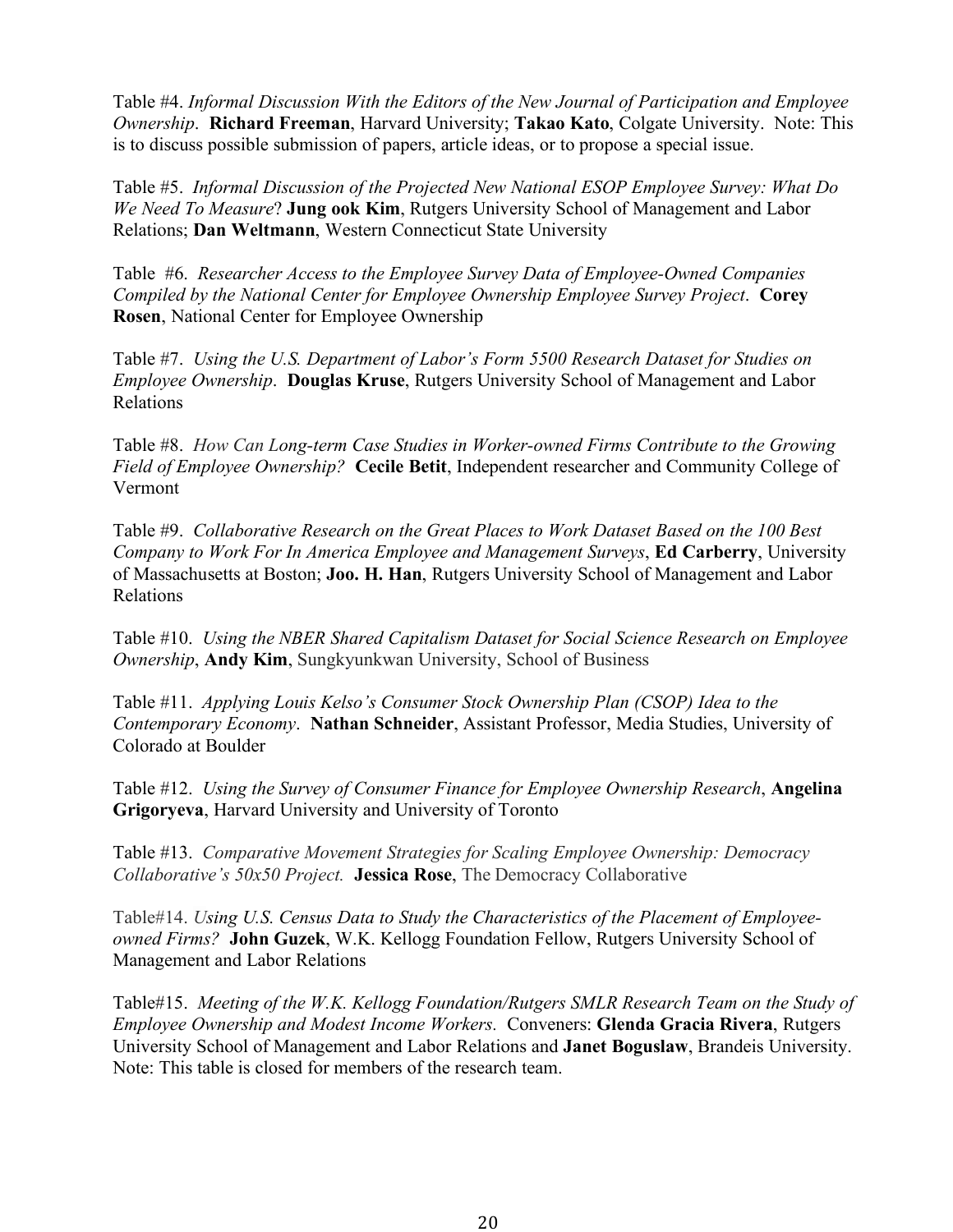**1:00 p. m. -2:00 p.m. Tenth Session - Afternoon Keynote** Location: Amphitheatre, second floor

*Internet Platforms for Worker-Owned Firms: Platform Cooperatives and Internet ESOPs?*

Chair: **Karla Walter,** Center for American Progress

**Keynote Speaker: Trebor Scholtz ,** New School for Social Research and Initiator of the Platform Cooperativism Consortium, 45 minutes

See: https://www.newschool.edu/lang/faculty/Trebor-Scholz/

https://platform.coop/consortium

https://platform.coop/2017

Discussant: **John Menke**, Menke and Associates; LLB, Yale Law School, 5 minutes

**2:00 p. m. -2:30 Break**

**2:30-4:00 pm. Eleventh Session: - Three Parallel Sessions**

**Meeting 1 – Panel Discussion** Location: Amphitheatre, second floor

*Unions and Employee Ownership* 

Co-Chairs**: Sanjay Pinto**, Louis O. Kelso Fellow and W.K. Kellogg Foundation Fellow, Rutgers University School of Management and Labor Relations; Fellow, Cornell University School of Industrial and Labor Relations, Worker Institute; Doctorate in sociology and social policy, Harvard University

**Marilyn Sneiderman**, Executive Director and Professor, Center for Innovation in Worker Organization, Rutgers University School of Management and Labor Relations

#### Retail

**Aaron Brenner**, Senior Capital Market Analyst, United Food and Commercial Worker International Union; Doctorate in labor history, Columbia Univerity, 10 minutes

Discussant: **Deborah Groban Olson**, Executive Director, Center for Community-based Enterprise Attorney at Law; Order of the Coif Graduate, University of Wisconsin Law School, 7 minutes

See: http://www.esoplaw.com/biography/

http://www.c2be.org/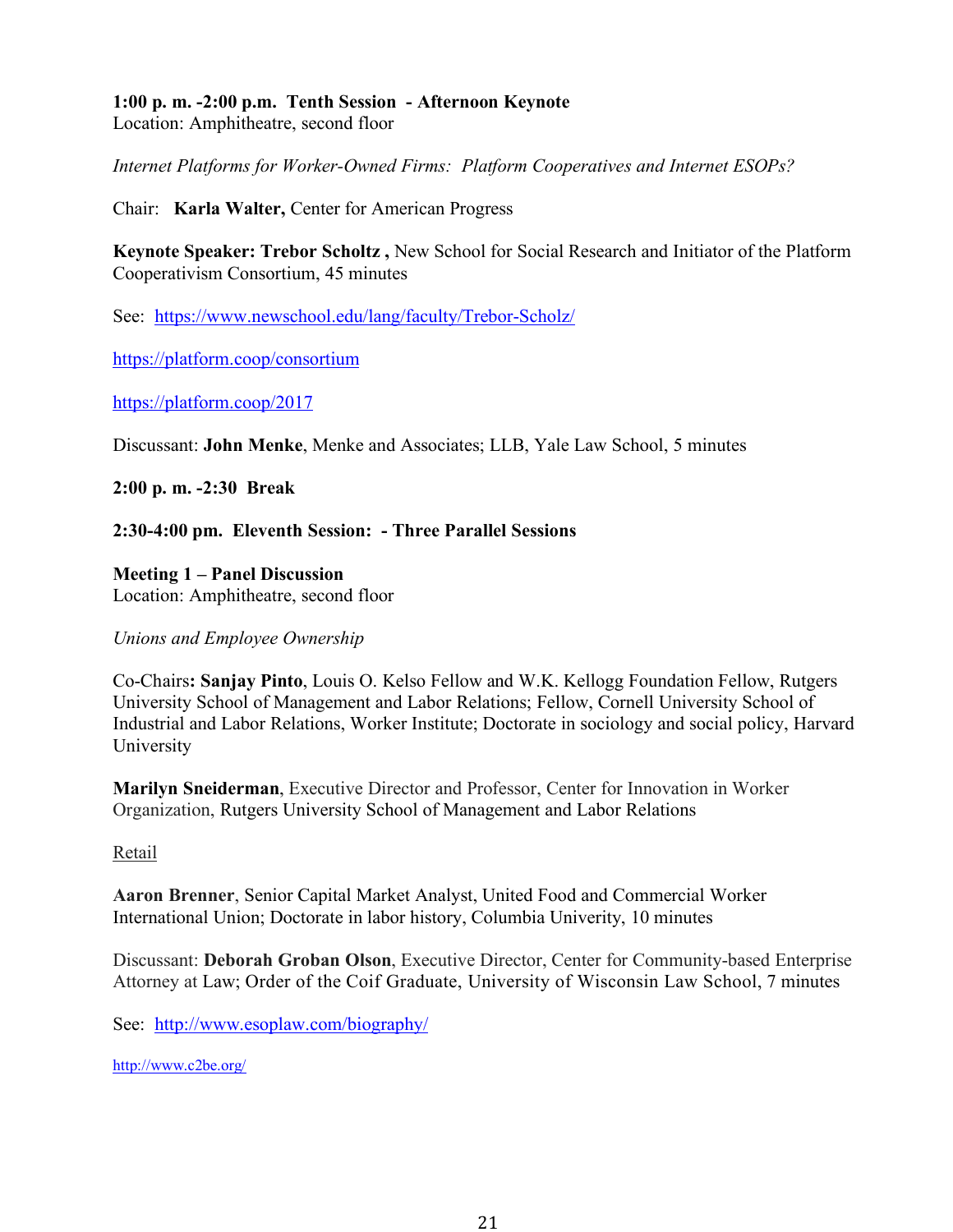### **Transport**

**Erik Forman,** Education Programs Director, International Association of Machinists, 10 minutes

Discussant: **Wilma Liebman**, New York University Law School and former Chairman and Member, U.S. National Labor Relations Board; J.D., George Washington University Law School, 7 minutes

#### Childcare

**Carmen Huertas-Noble**, Professor and Founding Director, Community and Economic Development Clinic, CUNY School of Law; JD and Stein Scholar in Public Interest Law and Ethics, Fordham University Law School, 10 minutes

Discussant: **Rebecca Lurie**, Associate Director for Labor Education and Labor Studies and Program Director, Community & Worker Ownership Project, The Joseph S. Murphy Institute for Worker Education and Labor Studies, CUNY; MA, organizational change, The New School, 7 minutes

#### Eldercare

**Shaywaal Amin**, Vice President Service Employees International Union Local 1199, 10 minutes

Discussant: **Richard Freeman**, Harvard University, 7 minutes

#### **Meeting 2 – Panel Discussion**

Location: Dickson Conference Room, second floor

*Worker Cooperatives in Business Transitions*

Chair: **Katie Sobering**, Ph.D. candidate, sociology, University of Texas at Austin; Assistant Professor, Sociology, University of North Texas (September 2018)

*Workers to Owners: A Field-wide Initiative to Catalyze Business Transitions to Employee Ownership at a Moment of Generational Opportunity*

**Melissa Hoover,** Executive Director, Democracy at Work Institute

**Joe Marraffino**. Co-Director, Cooperative Conversions Program, Democracy at Work Institute, 15 minutes

See: http://institute.coop/

https://institute.app.box.com/v/2017W2OAnnualImpactReport?mc\_cid=6022a1055c&mc\_eid=e5de cfb05b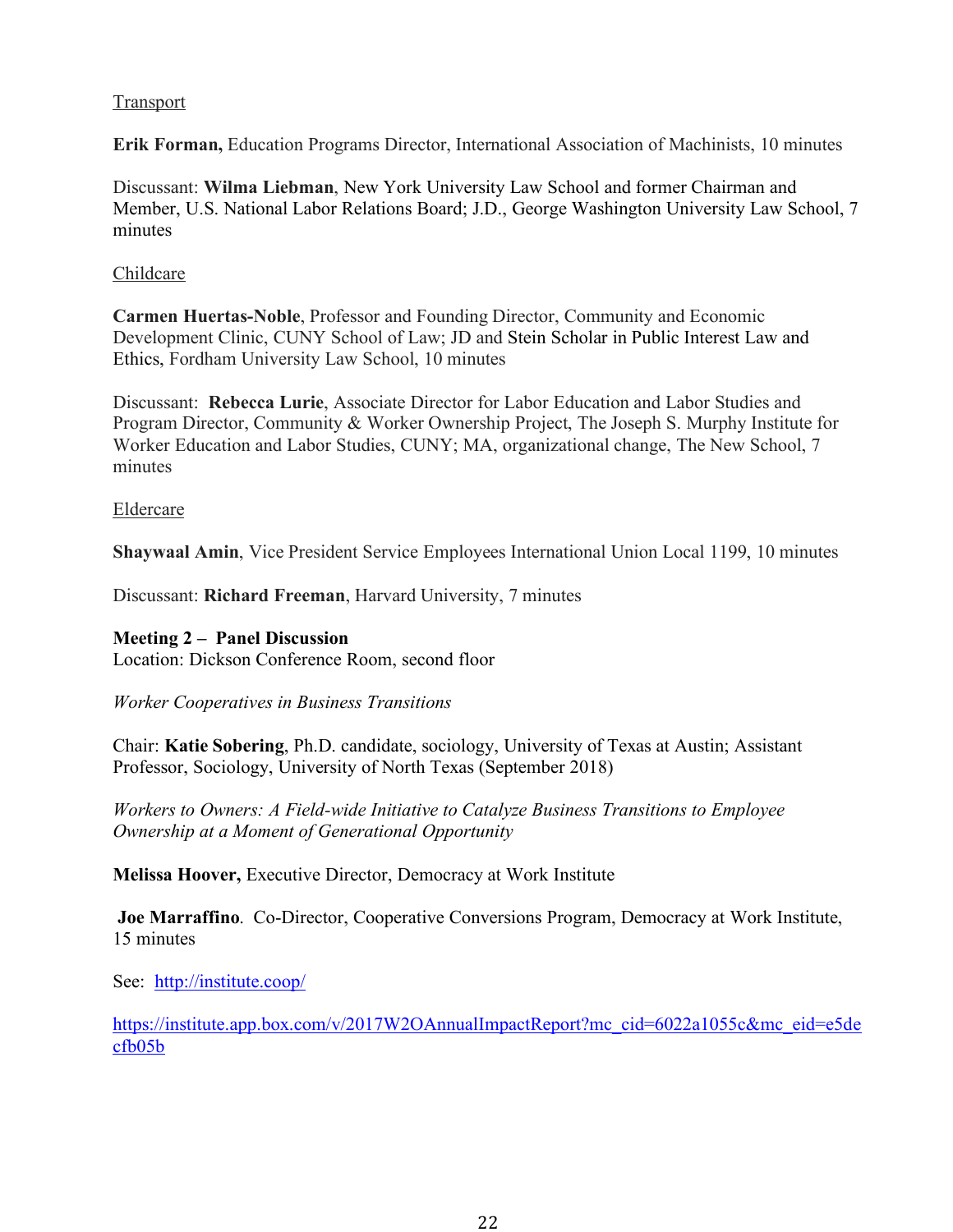### *Current Initiatives to Scale Worker Cooperatives in Child Care and Home Care*

**Camille Kerr**, Associate Director, The ICA Group, JD and Arthur Russell Morgan Fellow, University Of Cincinnati College Of Law 15 minutes

See: http://ica-group.org/

*Assessing the Market for Financing Small Employee Ownership Conversions*

**Dave Hammer**, Executive Director, The ICA Group, 15 minutes

Discussant: **Janice Fine**, Professor, Labor Studies and Employment Relations and Director of Strategy and Research, Center for Innovations in Work Organization, Rutgers University School of Management and Labor Relations, 15 minutes

**Meeting 3 -- Research Papers** Location: Kelly Conference Room, Second Floor

*Brief Research Update:*

**Katie Sobering**, University of Texas at Austin, 1 minute

#### *Recent Employee Ownership Research*

Chair: **Kyle Farmbry**, Louis O. Kelso Fellow, Rutgers University School of Management and Labor Relations; Dean of the Graduate School, Rutgers University at Newark; Professor, Public Affairs and Administration at the Rutgers University School of Public Affairs and Administration at Newark; J.D. Rutgers University School of Law; Doctorate in philosophy, George Washington University

*The John Lewis Partnership: A Case Study*

**Frank Shipper**, Salisbury University; **Richard Hoffman,** Salisbury University, 15 minutes

Discussant: **Peter Thompson**, Robert W. Edwards Fellowship for Advanced Study of Employee Stock Ownership and Louis O. Kelso Fellow, Rutgers University School of Management and Labor Relations; Clinical Associate Professor, College of Business Administration, University of Illinois at Chicago; Doctorate in business administration, University of Illinois at Chicago,, 10 minutes

*New Wealth Data on ESOPS*

**Douglas Kruse**, Rutgers University School of Management and Labor Relations

**Joseph Blasi**, University School of Management and Labor Relations, 15 minutes

Discussant: **Dick May**, American Working Capital, 7 minutes

**Alex Brill**, Louis O. Kelso Fellow, Rutgers University School of Management and Labor Relations; Resident Fellow, American Enterprise Institute, 7 minutes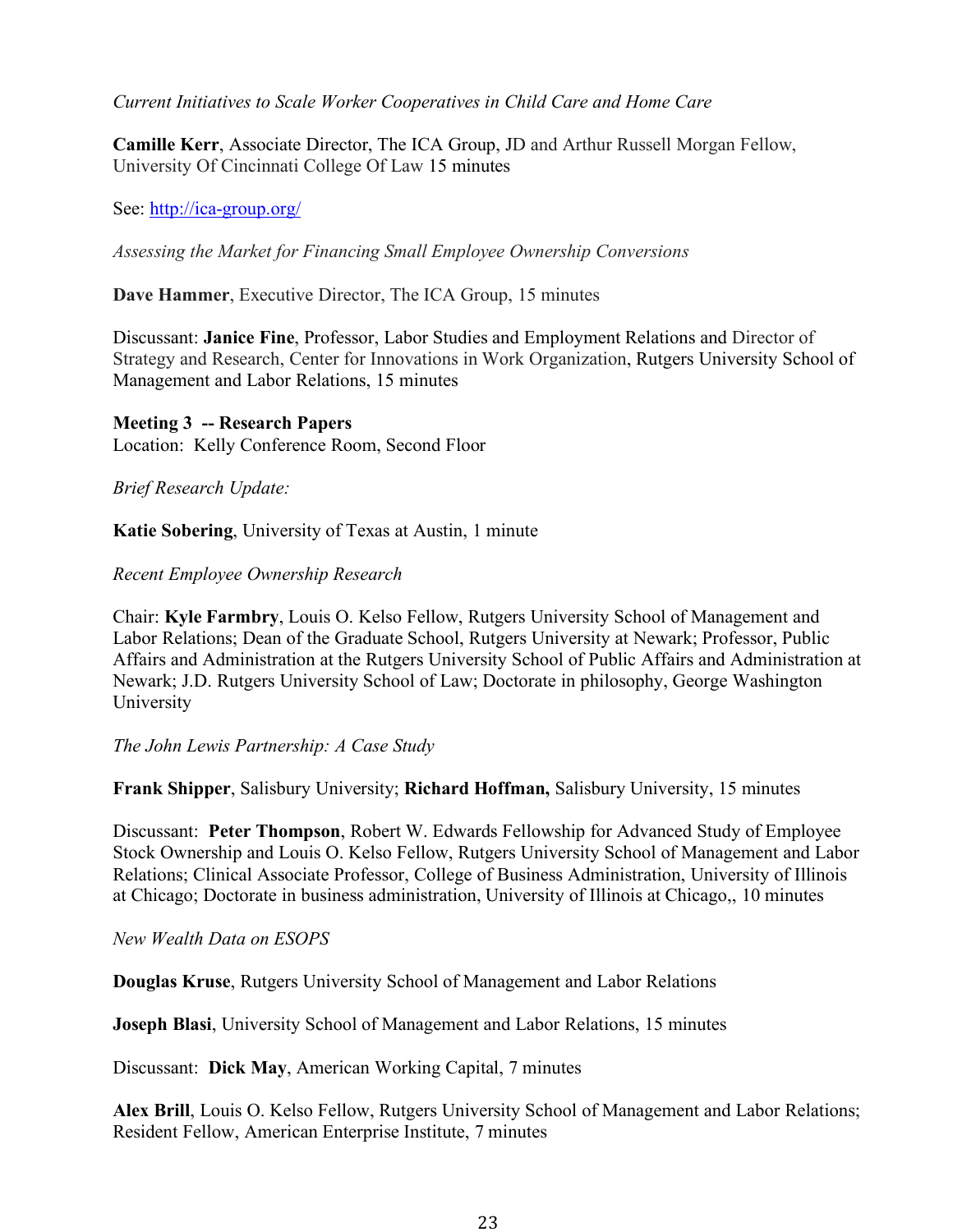*Brief Research Updates:*

**Peter Thompson**, University of Illinois at Chicago, 1 minute

**Alex Brill**, American Enterprise Institute, 1 minute

# **Special Guests**

**Dr. Risha Berry**, Office of Community Wealth Building, City of Richmond, Virginia; Visiting Scholar, Virginia Commonwealth University, School of Education

**Dr. Tanya Smith Brice**, Dean, School of Health and Human Services, Benedict College

**Dr. Robynn Cox**, Assistant Professor and a member of the faculty of the USC Schaeffer Center for Health Policy and Economics, University of Southern California Suzanne- Dworak-Peck School of Social Work

**Dr. Elsie Harper-Anderson**, Assistant Professor, L. Douglas Wilder School of Government and Public Affairs, Virginia Commonwealth University

**Dr. Tondra Moore**, Samford University, Associate Professor associate professor and chair in the. Department of Health Administration at Samford University's. School of Public Health

# **Citation of Participants, and Audio/Video Permissions**

Participants in the workshop are asked to seek permission from the author presenter before citing confidential information or unpublished papers. All company case studies by invited company guests are deemed to be confidential information in order to encourage free and open discussion of issues that can inform research. Please treat them as such. Please do not make or post video or audio recordings of the conference, however, please feel free to take and post still photos and related commentary.

# **Related Meeting**

The Fellowship Program is pleased to welcome the meeting of the Democracy at Work Institute's *Workers to Owners Collaborative of Practitioners Supporting Business Transitions* which will have a closed meeting on Wednesday, January  $17<sup>th</sup>$  in conjunction with the Kelso Workshop.

# **Support for the Kelso Workshop**

The Kelso Workshop is supported this year by generous gifts from John Menke of Menke and Associates through the Employee Ownership Foundation, The Employee Ownership Foundation, David P. and Laura J. Stiller through the Vermont Community Foundation, Citi Community Development, the W.K. Kellogg Foundation, Bill and Connie Nobles in support of the "Questioning Corporate Hierarchy" panel with a matching gift from the Exxon-Mobil Corporation, and the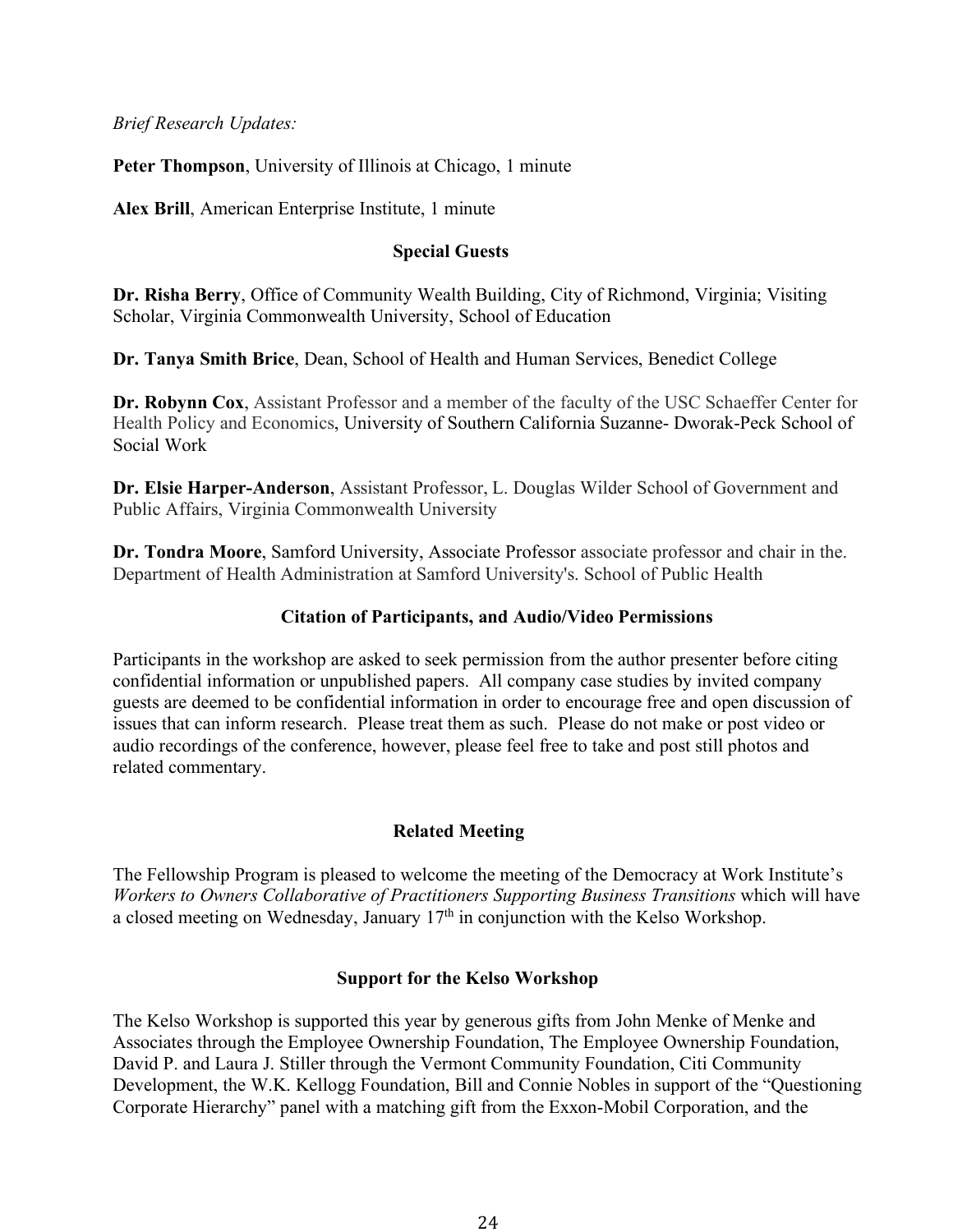Beyster Endowment at Rutgers University's School of Management and Labor Relations, a gift of J. Robert Beyster, Mary Ann Beyster, and the Beyster Family.

### **Support For The Research Fellowships**

The J. Robert Beyster Professorship and the J. Robert Beyster Fellowships are made possible through a gift of the Foundation for Enterprise Development by J. Robert Beyster and Mary Ann Beyster. The Louis O. Kelso Fellowships are made possible through a gift of the Employee Ownership Foundation. The Louis O. Kelso Traveling Fellowships, supporting participation in the conference, are made available by a gift of John Menke of Menke and Associates through the Employee Ownership Foundation. The Adam Blumenthal Fellowship is made possible through a gift of Adam Blumenthal and Lynn Feasley. The American Coalition of Stock Plan Administrators Fellowship is made possible by the American Coalition of Stock Plan Administrators. The Blue Wolf Capital Fellowships are made possible through a gift of Blue Wolf Capital Management and Adam Blumenthal. The Joseph Cabral Distinguished Scholar and Fellowships are made possible through a gift of the Cabral Charitable Trust. The Ray Carey Fellowship is made possible through a gift of Ray and Dennice Carey. The Equatex Fellowships are made possible through a gift of Equatex. The Robert W. Edwards Fellowships for Advanced Study of Employee Stock Ownership are made possible through a gift of Steiker, Greenapple, & Croscut, P. C., through the Employee Ownership Foundation, and honors the long and distinguished legal career of Rob Edwards. The Fidelity Fellowships in Equity Compensation Research are made possible through a gift of Fidelity Investments. The Michael W. Huber Fellowships are made possible through a gift of Dr. Caroline Huber. The W.K. Kellogg Foundation Fellowships are made possible by a research grant of the W. K. Kellogg Foundation. The Morgan Stanley Fellowships are made possible through a gift of Morgan Stanley. The Q. A. Shaw McKean Jr. Fellowships are made possible through a gift of Linda Borden McKean and the Shrewsbury Foundation. The Bill Nobles Fellowships are made possible through a gift of Bill and Connie Nobles with a matching gift from the Exxon-Mobil Corporation. The George Sturgis Pillsbury Fellowships are made possible through a gift of Charlie Pillsbury and the Pillsbury Family. The Corey Rosen Fellowships are made possible through a gift of the Rosen Ownership Opportunity Fund of the National Center for Employee Ownership. The Kevin Ruble Fellowships in Conscious Capitalism are made possible through a gift of Kevin Ruble. The Robert W. Smiley Jr. Fellowship is made possible through a gift of Robert W. Smiley Jr. For information on the Fellowship Program and updated announcements for applying to new or upcoming fellowships, please see:

# https://smlr.rutgers.edu/content/fellowships-professorships

#### **For information and assistance:**

Conference and Program Coordinator: Beth Schriefer, Rutgers University, School of Management and Labor Relations Janice H. Levin Bldg., Cell Phone: 609-462-9638. Email: bschriefer@smlr.rutgers.edu

Front Desk, The Heldrich Hotel, New Brunswick, New Jersey, 732-729-4670

Joseph Blasi, cell 609-240-4657 Douglas Kruse, cell 908-616-7841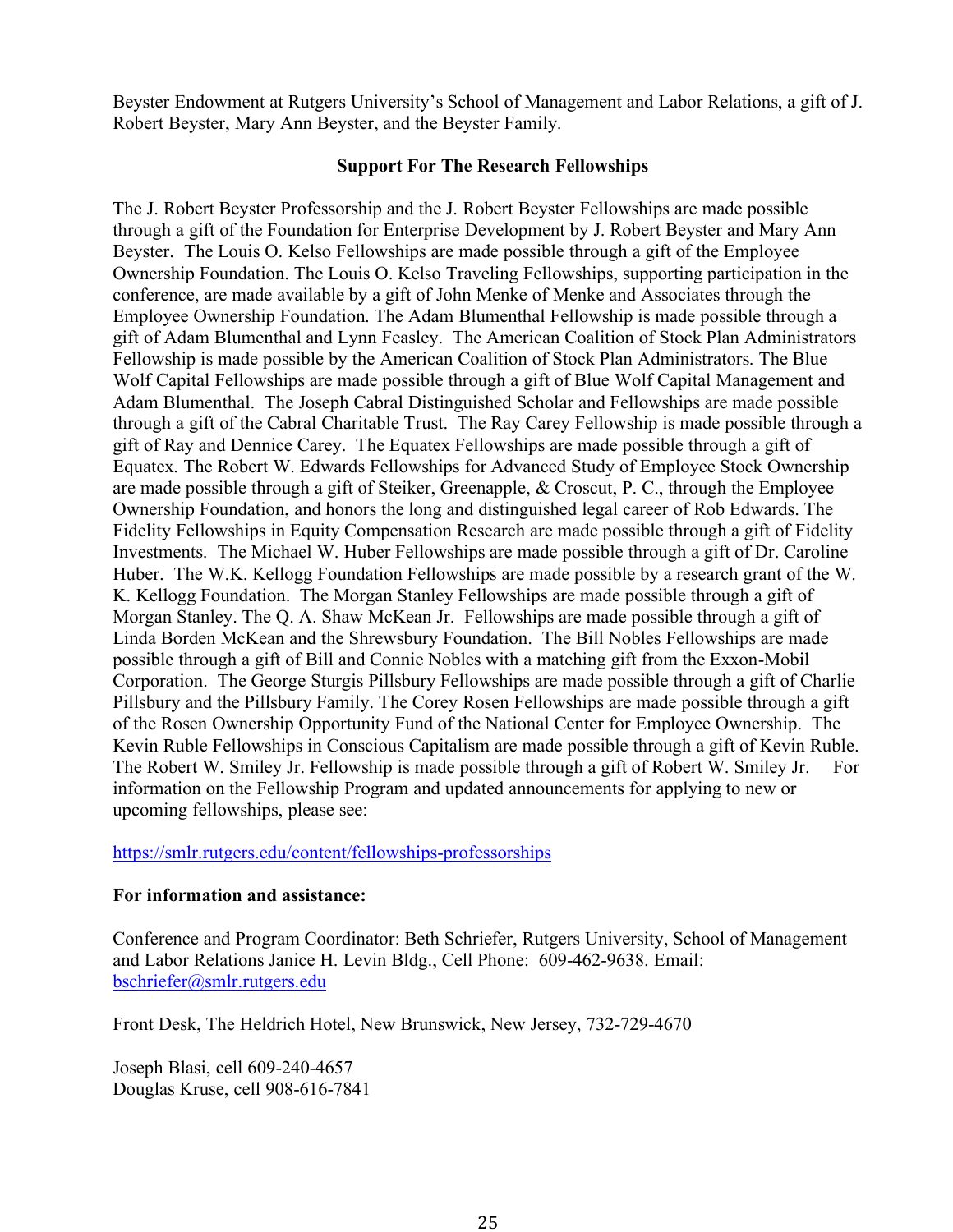# **Parking**

Self-pay valet parking is available at The Heldrich Hotel for all guests coming to the workshop and participants in the workshop.

# **Directions: New Jersey Transit or Amtrak Trains to and from the Heldrich Hotel in New Brunswick and the Newark Airport**

All participants are encouraged to use the New Jersey Transit Train Line for transportation between the Newark Airport and New Brunswick. Newark Airport has a dedicated stop. From inside the terminal a quick monorail travels first to the New Jersey Transit Newark Airport Train Station. Then, take the New Jersey Transit Trenton train to New Brunswick. (Do not take the NJ Transit Shore Line that goes to the south coast of New Jersey along the ocean.) The train arrives within 6 blocks of the hotel. In New Brunswick, it is best to take a taxi to the hotel from the taxi stand in the front or in the back of the train station. Coming from the south, Amtrak trains only occasionally stop at the New Brunswick Train Station. Amtrak trains stop regularly first at the Trenton train station south of New Brunswick (requiring a NJ Transit train north and east to New Brunswick) or the Metropark (Iselin, NJ) station, northeast of New Brunswick (requiring a NJ Transit train south and west to New Brunswick). From New York Pennsylvania Station, there are regular trains to New Brunswick on the Trenton Line every hour or half-hour and only occasional stops by Amtrak.

### **Acknowledgements**

We wish to thank Beth Schriefer for her efficiency and kindness to us all. As the as the program and conference coordinator, she provides administrative support for the entire Fellowship Program, the twice-annual conferences, and the fellowship selection process. This Workshop would not be possible without her hard work over many months. The supportive assistance of the SMLR staff who help at various times with the fellowship program is gratefully acknowledged, especially, Eileen Nash, Shital Asarpota, Julia Colvin, Khaleef Crumbley, Janice DiLella, Linda Post, Renee Walker, and Ellen Weber. Special thank you to Laura Hart who manages the accounts of the program. We also thank Kasia Proszowski who manages the research grants and Divine Tabios, who manages gifts and development. The support Dean Adrienne Eaton and Associate Dean Elaine Kovac Stroud is gratefully appreciated as well as the assistance of Lavinia Boxill and Drew Kaiden of the Rutgers University Foundation and Gwenn E. Rosenthal at the Employee Ownership Foundation.

# **INDEX OF SPEAKERS MUST DO OVER PAGES HAVE CHANGED**

**Amin, Shaywaal, 22 Ashford, Robert, 7, 19 Azim, Muhammad, 9, 10, 13 Bautista, Maru, 4 Bernhardt-Walther, Karen, 13 Berry, Daphne, 4, 5, 9 Berry, Risha, 24 Betit, Cecile, 8, 17, 20 Beyster, Mary Ann, 24, 25 Bizjak, John, 9**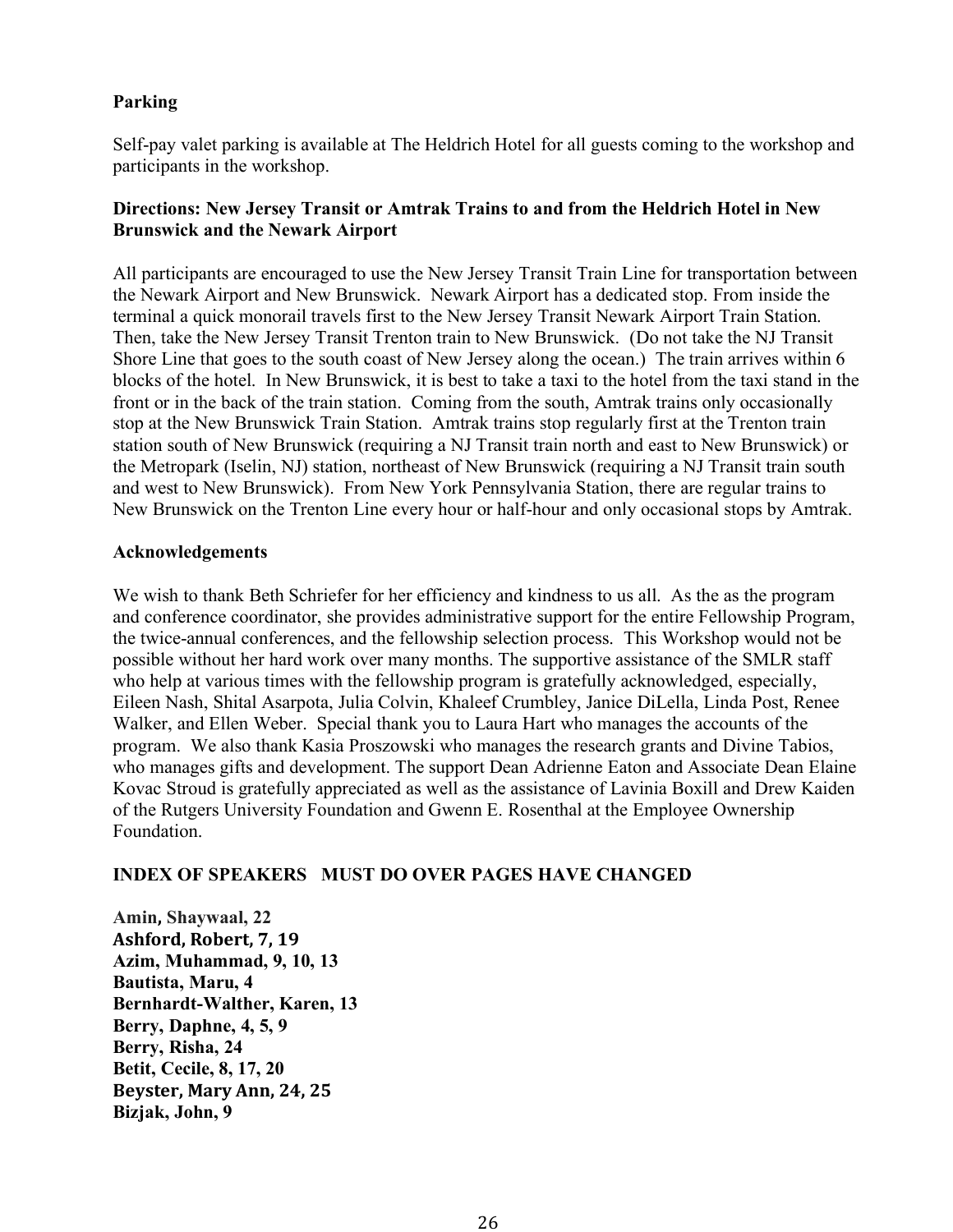**Blasi, Joseph, 3, 5, 14, 15 Boguslaw, Janet, 6, 7, 8, 20 Bonin , John, 11 Borowiak, Craig, 11, 18 Boyer, Terri, 4, 5 Brenner, Aaron, 21 Brice, Tanya Smith, 24 Briggs, Jennifer, 12 Brill, Alex, 15, 23, 24** Cabral, Joseph, 25 **Casper-Futterman, Evan, 18 Cropp, Matthew, 11 Carberry, Ed, 8, 9, 17, 20 Castellano, Bill, 3, 6, 11 Cox, Robynn, 24 Cromlish, Suzanne, 17, 18** Eaton, Adrienne, 3 **Ellerman, David, 18 Farmbry Kyle, 23 Fine, Janice, 23 Forman, Erik, 22 Freeman, Richard, 5, 6, 7, 9, 20, 22 Gerken, Will, 9, 17 Glover, Aisha, 19 Golden, Mark, 6, Gracia-Rivera, Glenda, Grigoryeva, Angelina, 8, 17, 20 Giuliano, Frank, 6 Guzek, John, 5, 8, 20 Hammer, Dave, 23 Han, Joo H., 8, 9, 16, 20 Han, Kyongj, 6, 8 Harper-Anderson, Elsie, 24 Hayton, James, 16 Hirsch, Martin, 7** Hockett, Robert, 14 **Hoffman, Richard, 13 Hoover, Melissa, 10, 22 Huertas-Noble, 22 Ji, Minsun, 18 Jones, Derek, 3, 5, Kang, Saehee, 12 Kaswan, Mark, 10, 19 Kato, Takao, 5, 6, 7, 18, 20 Keeling, Michael, 15 Kelly, Marjorie, 14, 16 Kerr, Camille, 23 Keum, Daniel, 12**